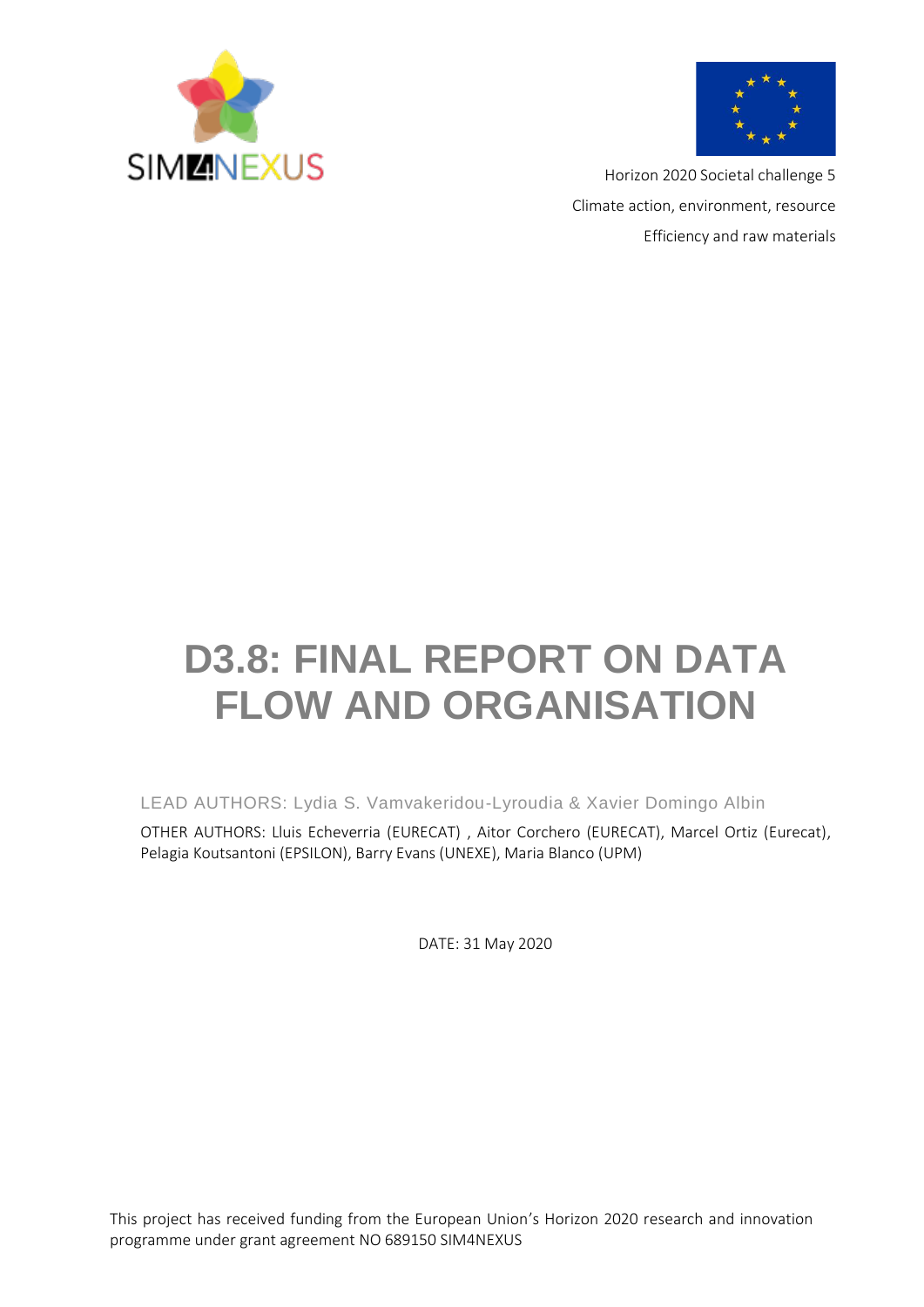| <b>PROJECT</b>             | Sustainable Integrated Management FOR the NEXUS of water-land-<br>food-energy-climate for a resource-efficient Europe (SIM4NEXUS)                                                          |
|----------------------------|--------------------------------------------------------------------------------------------------------------------------------------------------------------------------------------------|
| <b>PROJECT NUMBER</b>      | 689150                                                                                                                                                                                     |
| <b>TYPE OF FUNDING</b>     | <b>RIA</b>                                                                                                                                                                                 |
| <b>DELIVERABLE</b>         | D3.8: FINAL REPORT ON DATA FLOW AND ORGANISATION                                                                                                                                           |
| WP NAME/WP NUMBER          | Thematic Models and Integration / WP3                                                                                                                                                      |
| <b>TASK</b>                | <b>Task 3.1</b>                                                                                                                                                                            |
| <b>VERSION</b>             | 1.0                                                                                                                                                                                        |
| <b>DISSEMINATION LEVEL</b> | <b>Public</b>                                                                                                                                                                              |
| <b>DATE</b>                | 31/05/2020 (Due date)                                                                                                                                                                      |
| <b>LEAD BENEFICIARY</b>    | <b>UNEXE</b>                                                                                                                                                                               |
| <b>RESPONSIBLE AUTHOR</b>  | Lydia S. Vamvakeridou-Lyroudia (UNEXE)                                                                                                                                                     |
| <b>AUTHOR(S)</b>           | Xavier Domingo Albin (EURECAT), Lluis Echeverria (EURECAT), Aitor<br>Corchero (EURECAT), Marcel Ortiz (Eurecat), Pelagia Koutsantoni<br>(EPSILON), Barry Evans (UNEXE), Maria Blanco (UPM) |
| <b>INTERNAL REVIEWER</b>   | Floor Brouwer (WUR)                                                                                                                                                                        |

### DOCUMENT HISTORY

| <b>VERSION</b> | INITIALS/NAME        | <b>DATE</b> | <b>COMMENTS-DESCRIPTION OF ACTIONS</b> |
|----------------|----------------------|-------------|----------------------------------------|
| 1.0            | LVL (UNEXE)          | 21/05/2020  | <b>FIRST OUTLINE AND VERSION</b>       |
| 1.1            | LER (EURECAT)        | 22/05/2020  | <b>REVIEW OF MAIN STRUCTURE</b>        |
| 1.2            | <b>ACR (EURECAT)</b> | 24/05/2020  | <b>SEMANTIC REPOSITORY</b>             |
| 1.3            | <b>MOS (EURECAT)</b> | 26/05/2020  | <b>KEE</b>                             |
| 1.4            | <b>BE (UNEXE)</b>    | 29/05/2020  | <b>SDM ENGINE</b>                      |
| 2.0            | <b>LER (EURECAT)</b> | 29/05/2020  | <b>METADATA &amp; FINAL VERSION</b>    |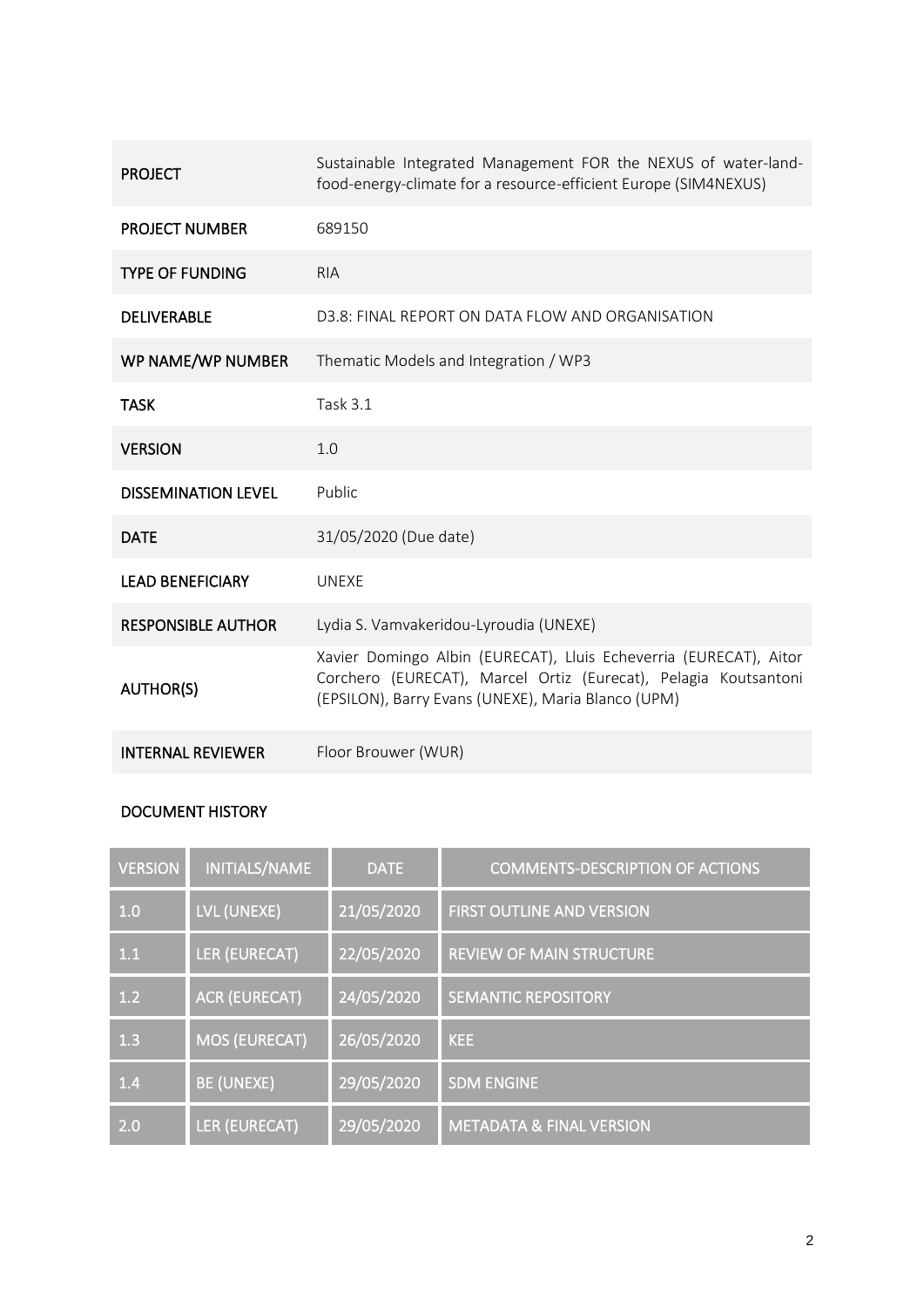## **Table of Contents**

| 1              |       |                                                                         |  |
|----------------|-------|-------------------------------------------------------------------------|--|
| $2^{\circ}$    |       |                                                                         |  |
| $\mathbf{3}$   |       |                                                                         |  |
|                | 3.1   | Case study related data: model, arbitrary, thematic, and climate data11 |  |
| $\overline{4}$ |       |                                                                         |  |
|                | 4.1   |                                                                         |  |
|                | 4.2   |                                                                         |  |
|                | 4.2.1 |                                                                         |  |
|                | 4.2.2 |                                                                         |  |
|                | 4.2.3 |                                                                         |  |
| 5              |       |                                                                         |  |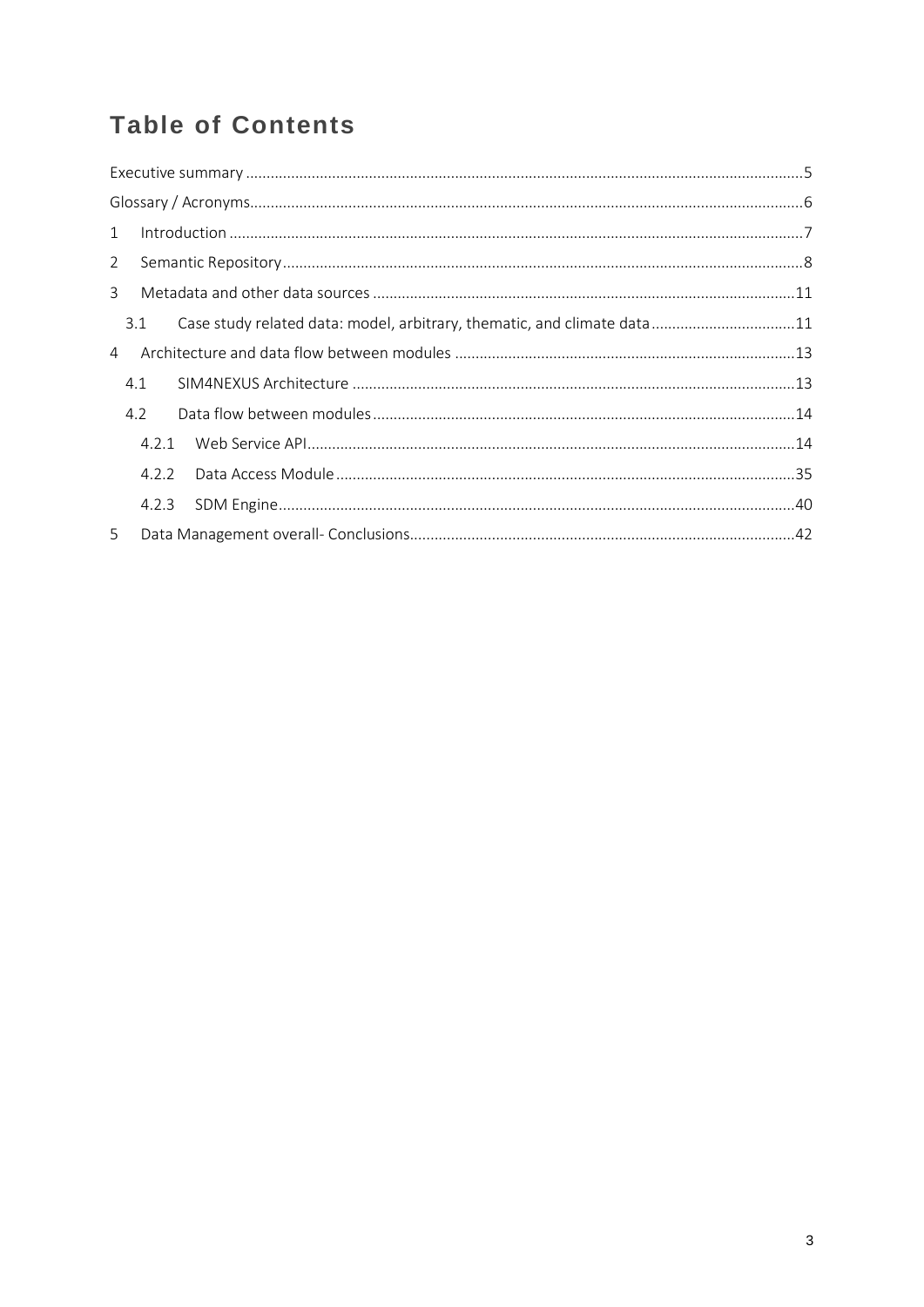## **Figures**

| Figure 5. Sim4Nexus Relational Database Unified Modelling Language diagram (UML) 36 |  |
|-------------------------------------------------------------------------------------|--|
|                                                                                     |  |

## **Tables**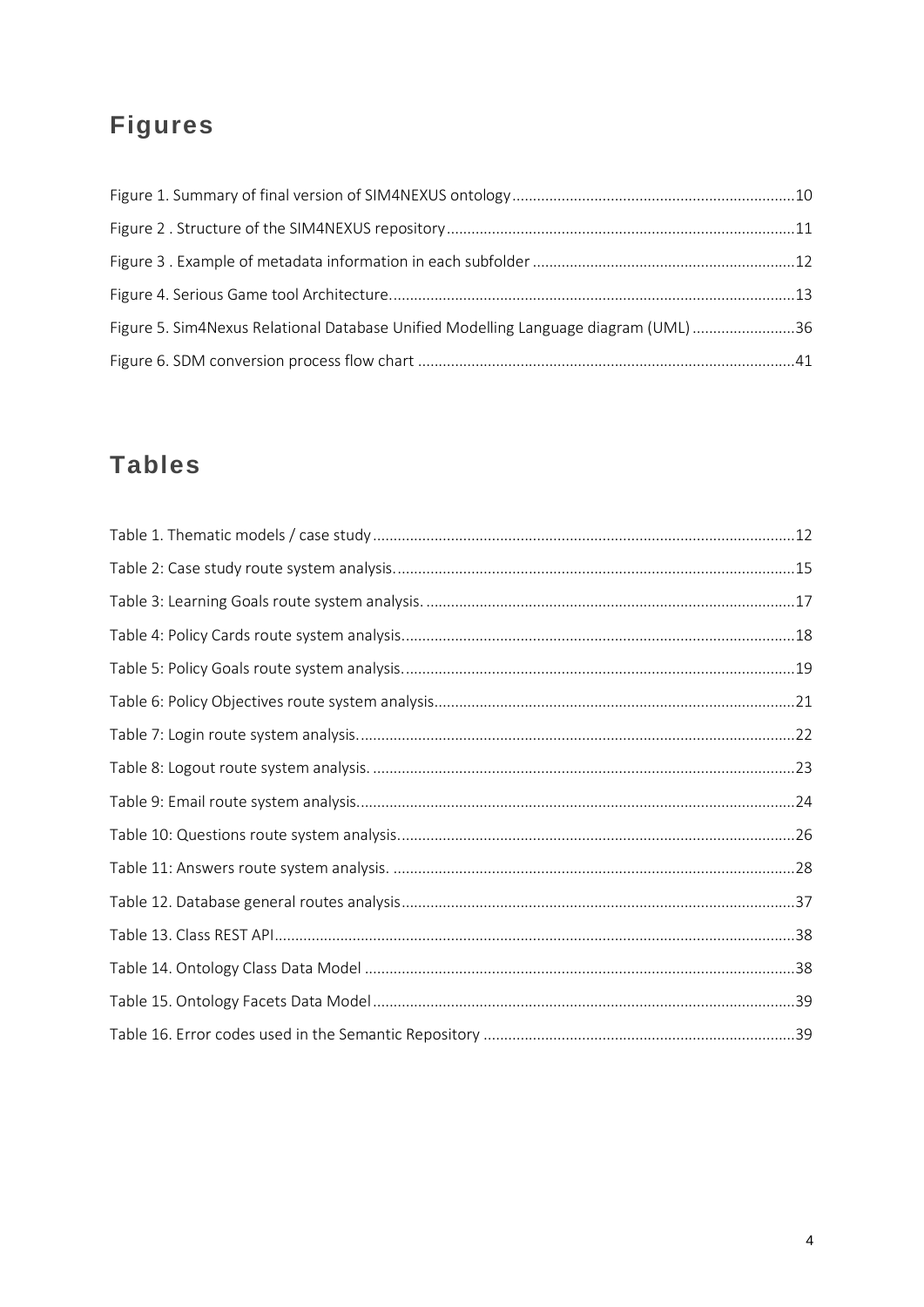## <span id="page-4-0"></span>**Executive summary**

This deliverable reports on the data flow between WP3 and WP4 for the development of the System Dynamics Models for each project study in WP3 and the information exchange for the development of the Serious Game in WP4. It is a final report, showing that at the end of the project (M48) the Architecture of the database, the data flow, the metadata ontology, and data management have been developed.

More concretely, it firstly defines the Semantic Repository, which is the storage where all information related to the Nexus(e.g. nexus variables, policy cards, policy objectives, etc), the specific Case Studies, and the Serious Game, among others, is stored in a standardised manner, making use of semantic technologies.

However, not all information is needed to be stored in the Semantic Repository, but is really important for the construction of the System Dynamic Models. These files, the folder structure where they are stored, the way they are shared, and accessed is provided in this report.

Finally, all this information will be put in production in the Serious Game User Interface. For doing that, web services are used to interchange information between the different modules in the SIM4NEXUS architecture. The current version of the architecture, the modules, and the web service are also provided in this report.

#### Changes with respect to the DoA

Not applicable.

#### Dissemination and uptake

This report will be released on the project website. The deliverable has been written to support the development of the SIM4NEXUS project and is open to all stakeholders, including the case study leaders and researchers contributing to the case studies.

#### Short Summary of results (<250 words)

This deliverable reports on the data flow between WP3 and WP4 for the development of the System Dynamics Models for each project study in WP3 and the information exchange for the development of the Serious Game in WP4.. It is a final report, showing that at the end of the project (M48) the Architecture of the database, the data flow, the metadata ontology, and data management have been developed.

Evidence of accomplishment

Submission of report.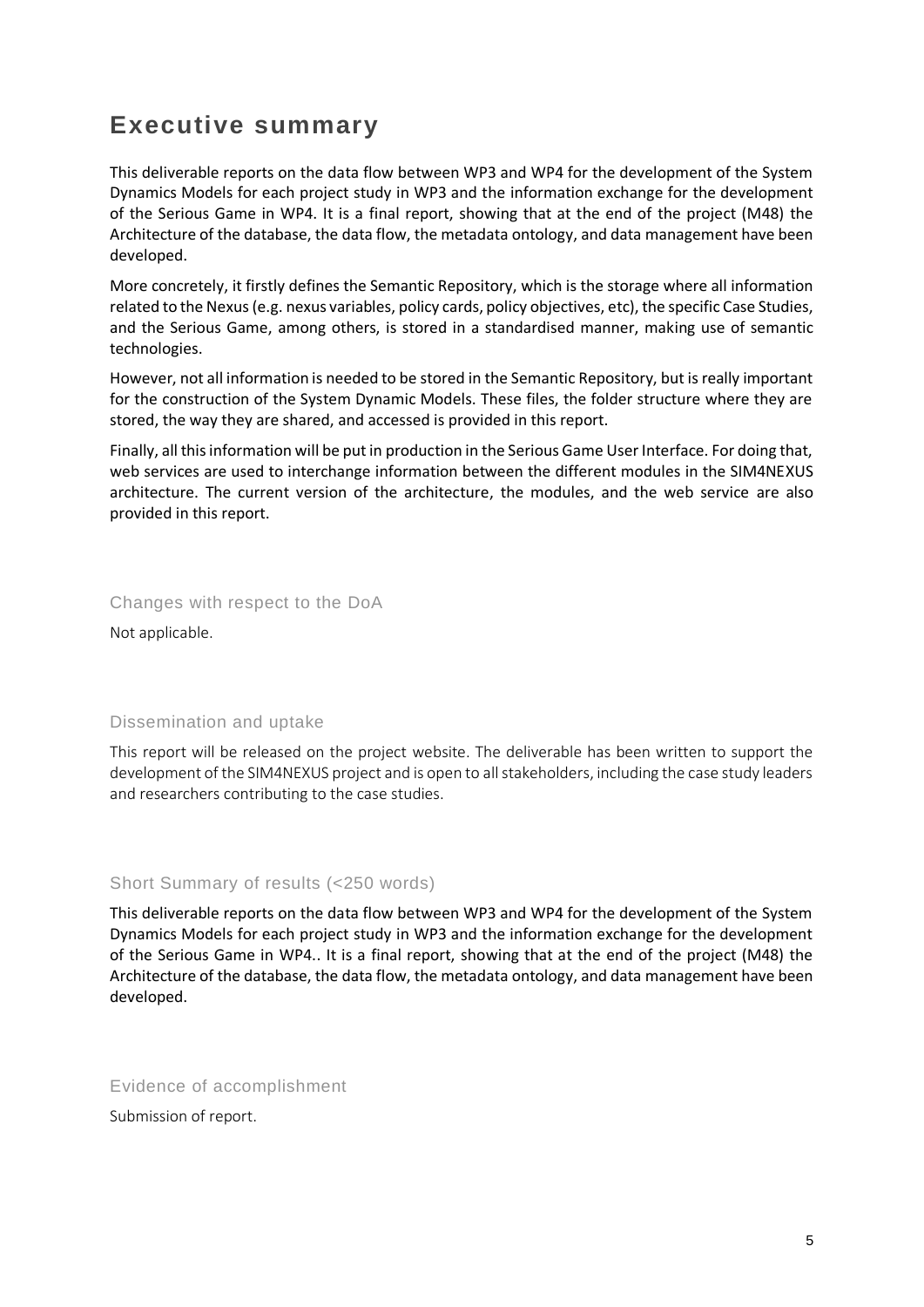## <span id="page-5-0"></span>**Glossary / Acronyms**

As the document is being written, terms and glossary will be added here as needed. Before the last version is submitted this list will be re-arranged alphabetically by the lead author.

| <b>TERM</b>   | EXPLANATION/MEANING                                |
|---------------|----------------------------------------------------|
| <b>API</b>    | Application Programming Interface                  |
| <b>ASCII</b>  | American Standard Code for Information Interchange |
| CSV           | Comma Separated Values                             |
| GDP           | <b>Gross Domestic Product</b>                      |
| GIS           | Geographic Information System                      |
| <b>JSON</b>   | JavaScript Object Notation                         |
| KEE           | Knowledge Elicitation Engine                       |
| OWL           | Web Ontology Language                              |
| R             | Programming language                               |
| <b>SDM</b>    | <b>System Dynamics Modelling</b>                   |
| <b>STELLA</b> | Graphics and development software for SDM          |
| <b>WPS</b>    | Web Processing Service                             |
| XML           | eXtensible Markup Language                         |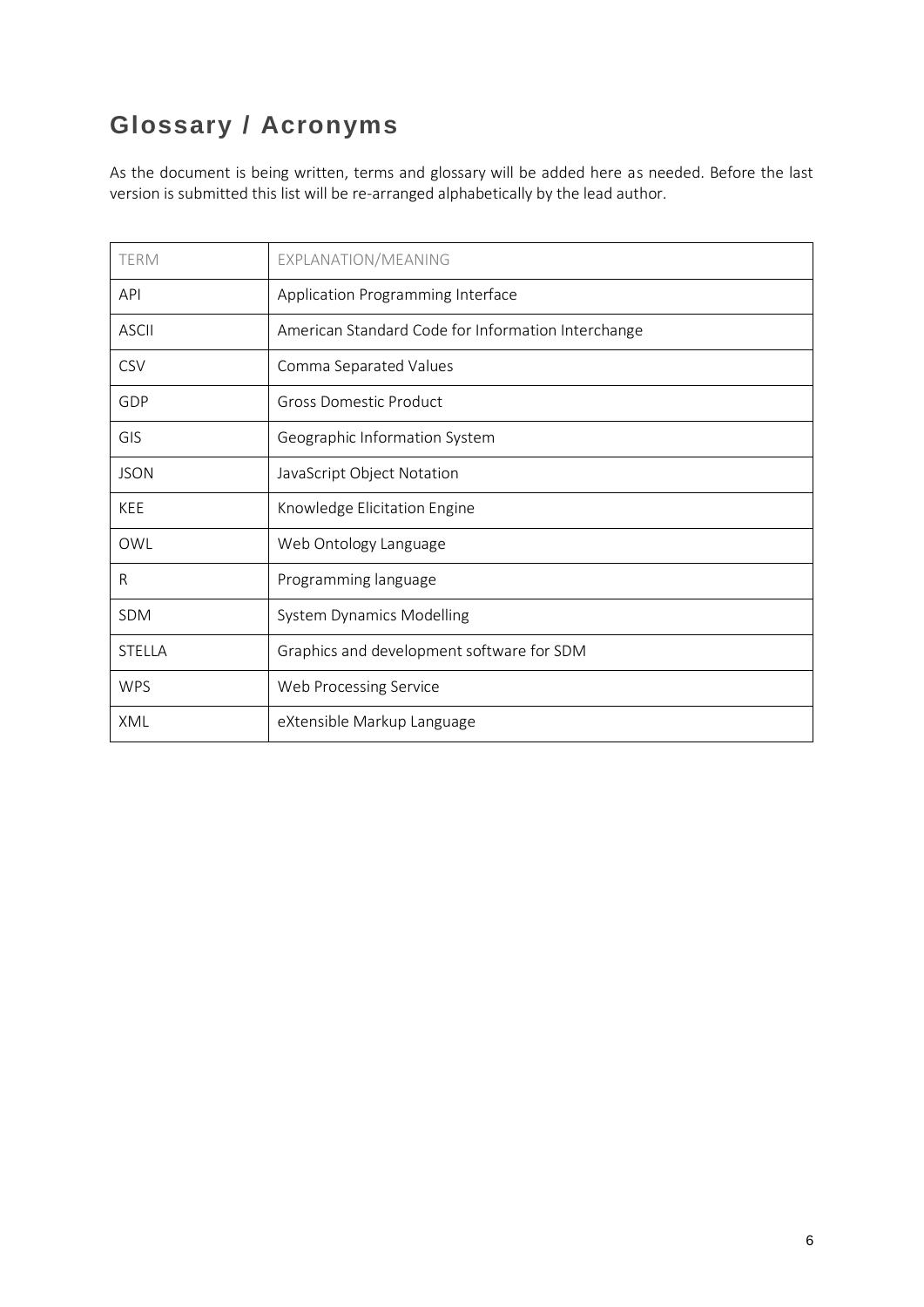## <span id="page-6-0"></span>**1 Introduction**

In SIM4NEXUS (WP3) different types of thematic models will be applied for the case studies (T3.3), each with their own data type format, under different scenarios, as detailed in this Deliverable 3.1, and Deliverable 4.2. Also, the outputs from the thematic models, the downscaling (T3.2) and the data coming from freely accessible sources need to be organized in a convenient way for the complexity science models (T3.4 and T3.5) and compatible for WP4, including additional and non-numerical information, as needed. Task 3.1 coordinates all these actions and activities for the smooth execution of all the tasks in WP3 and the compatibility of data flow for smooth cooperation with the other related WP, namely WP4.

This Deliverable is an output related to the work carried out within Task 3.1. It is the final report, at the end of M48, showing that the data flow and structure, for the development of complexity science models and the Serious Game for each Case Study have been defined and developed. It covers work related to both WP3 and WP4, covering activities in both Work Packages and coordinating data share and data flow between them. It also details data types used, and shared folder structure to better understand how the information is accessed and used. Consequently, the partners involved in this report are the two WP Leaders and Co-Leaders: UNEXE and UPM (WP3), EURECAT and EPSILON (WP4).

The work detailed in this document is strongly linked to another Deliverable (D4.2), where the Data Management Plan in full is detailed, together with the definition of existing datasets.

Structure of this document:

- Introduction: This section.
- Semantic Repository: Current version of the Semantic Repository is depicted, entities, relationships, formats, and storage is defined.
- Metadata and other data sources: Datasets and other data sources used for building the SDM are depicted. Also how these datasets are stored, shared, and accessed.
- Architecture and data flow between modules: this section previews the SIM4NEXUS architecture and data flow between modules which gives support to all computation needs in this project.
- Data Management: Refers to Deliverable 4.7, where it is deeply explained.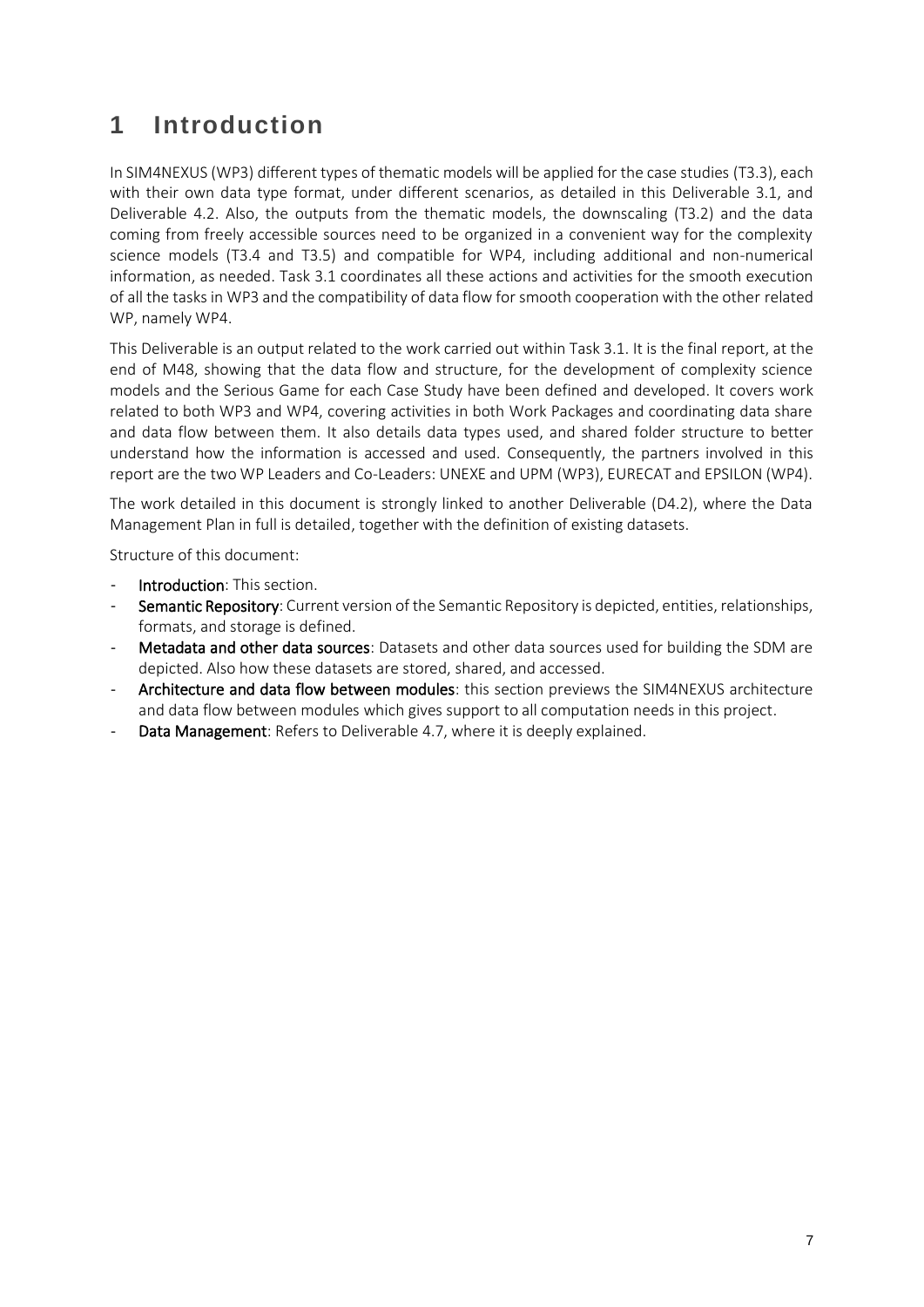## <span id="page-7-0"></span>**2 Semantic Repository**

The Semantic Repository is designed to store information related to the concepts, properties and restrictions from the Nexus procedures; to improve the data integration of diverse sources and, finally, to support the analytical services to be developed under SIM4NEXUS. This repository, which is currently focused on describing and interrelating the nexus variables with the corresponding policies and game context. Indeed, the semantic repository supports also the harmonization and undestanding of the System Dynamic Models and Thematic Models under a common structure.

The semantic repository has been fully described in the D4.4 entitled as "Semantic Repository". In this deliverable, the semantic repository is formed by two important elements: (i) the semantic model (called SIM4NEXUS ontology) to interrelate and make accessible nexus information; and (ii) data exploration and navigation tool in order to explore nexus information and knowledge.

The SIM4NEXUS ontology corresponds to an Ontology Web Language (OWL) model that has been serialised in Turtel notation among others (RDF, NT and JSON-LD). The onology has been published in the following link:

#### <https://seriousgame.sim4nexus.eu/ontology/>

The model (see [Figure 1\)](#page-9-0) has been updated since the initial version published in D4.4. The final version of the model already available in the link is divided into two main parts mainly: (i) representation of the policies and nexus variables interrelationship; and (ii) the interrelationship between the game knowledge (policy cards, policies, policy objectives, etc) and the corresponding implications in the nexus. Based on these insights, the SIM4Nexus ontology top concept starts with the "Case-Study" that represents the different geographical scenarios in which the different simulations and actions are performed. The "Case-Studies" are divided into different "Regions" that represent small parts or territories of the overall scenario. The "Case-studies" and the "Regions" can contain different assets of infrastructures such as "Energy infrastructure", "Water infrastructure" to link some of the variables with specific context information. Moreover, "Case-studies" also involve several decision-making procedures corresponding to specific organizations and associations (ministries, scientific associations, etc) at different scales (local, municipal, and national). With this mentioned information, context information about the case studies are present and stored in the semantic repository.

According to the serious game, the "Case-studies" are formed by learning goals (game objectives in the case study) and policy goals (decision-making goals that will be reached). Moreover, the policy goals are specified though the called policy objectives that represent the assessment methods to validate it. The policy goals are strictly dependent from the nexus. That means, the policy goals affects nexus variables and also, other nexus components by the decisions tacked under the consolidation of one of the objectives. The instrument to reach the objectives and goals are called "Policies" (e.g Policy Cards in the game). The policies represent the specific actions to be performed under a specific scenario through the modification of specific nexus variables. Therefore, "Case-studies" and "Regions" are represented by nexus variables that continuously are modified through the application of "Policies" under different scenarios.

In the ontology, the nexus variables are represented by "Measurements" to align the information representation to SAREF (and specifically to SAREF4WATR extension). Following the measurement pattern defined in such ontology, each measurement is related to a property (type of variable). These properties are subdivided into water, land use, climate, economic, food and energy properties that represent the variables at different scales and nature.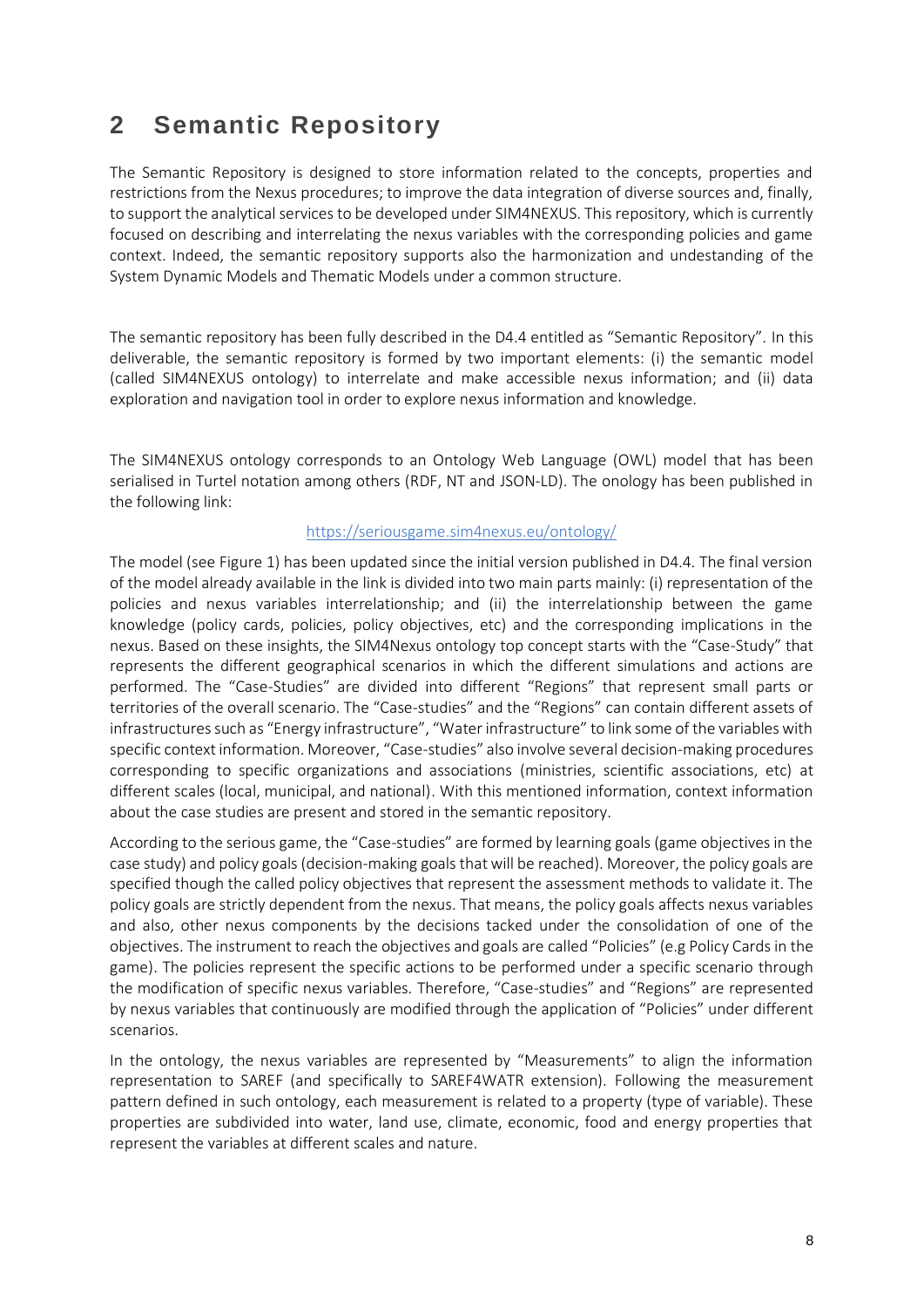All the specific information about the variables, case studies and policies are stored in the so-called Semantic Repository. The semantic repository mainly is formed by a triple-store (JENA), a backend service as a REST API to manage the information to be stored in the triple store and, a front-end to explore the data intuitively, making them accessible for the community:

#### <https://seriousgame.sim4nexus.eu/semanticRepository/>

Finally, some existing ontologies, related to the Nexus, have been analysed to be involved in the SIM4NEXUS context:

- WatERP ontology, which reflects the water manager's expertise to manage water supply and demand. The novelty of WatERP ontology lies on including man interactions with the natural paths as a mechanism to understand how affect into the water resources management with the objective to match supply with demand, these interactions could range from infrastructures to management decisions.
- WEFNexus ontology, which concerns Water, Energy and Food derived by the European Directives: Article 2 of EU Directive 98/83/EC that defines the water intended for human consumption; Article 2 of EU Directive 2003/30/EC that defines bio-fuels; Article 2 of EU Regulation 178/2002/EC that defines food.
- SAREF ontology which is being converted in a standard to interrelate different domain information. This ontology provides standard patterns to represent measurements interrelated to geographical areas.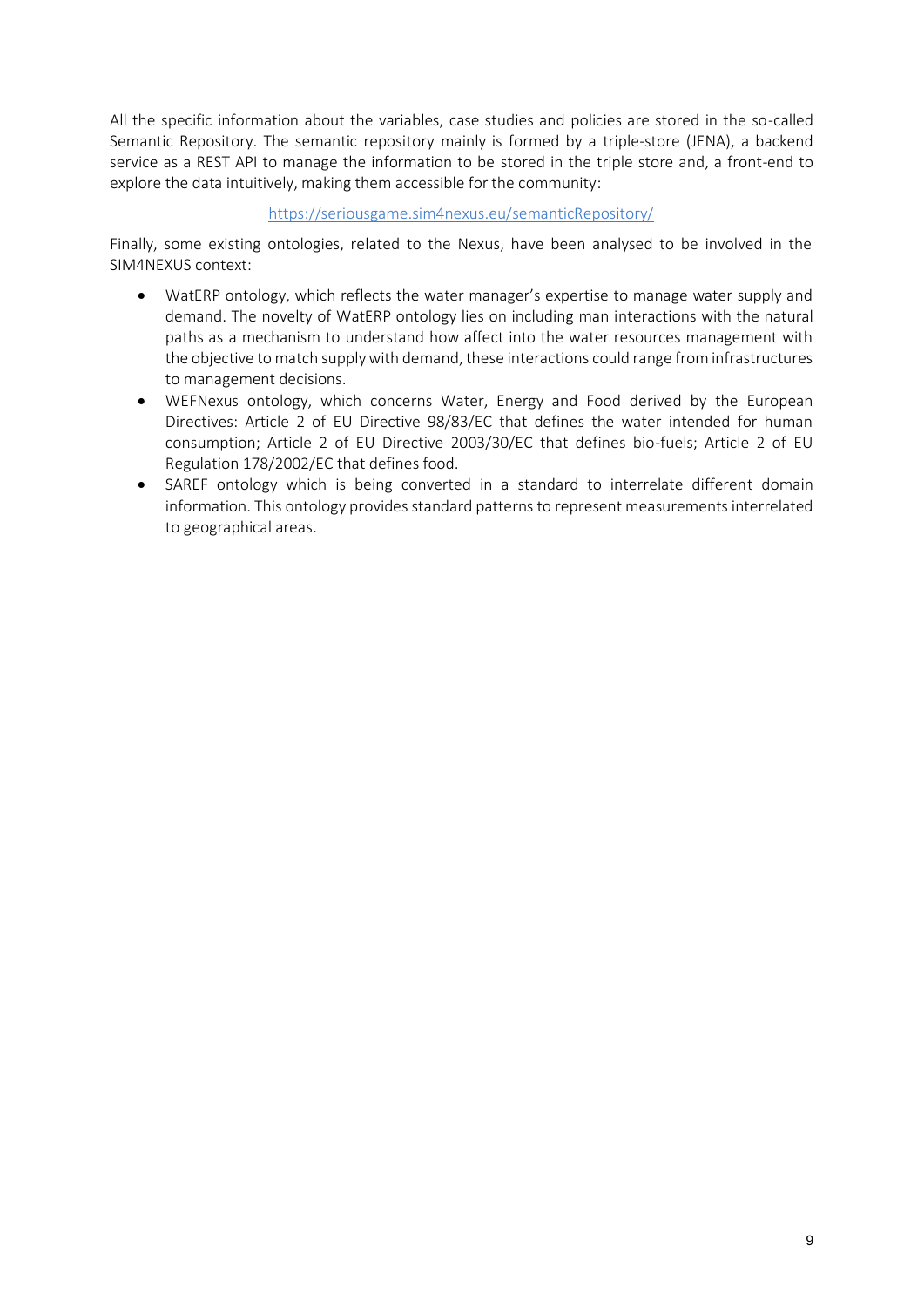

<span id="page-9-0"></span>Figure 1. Summary of final version of SIM4NEXUS ontology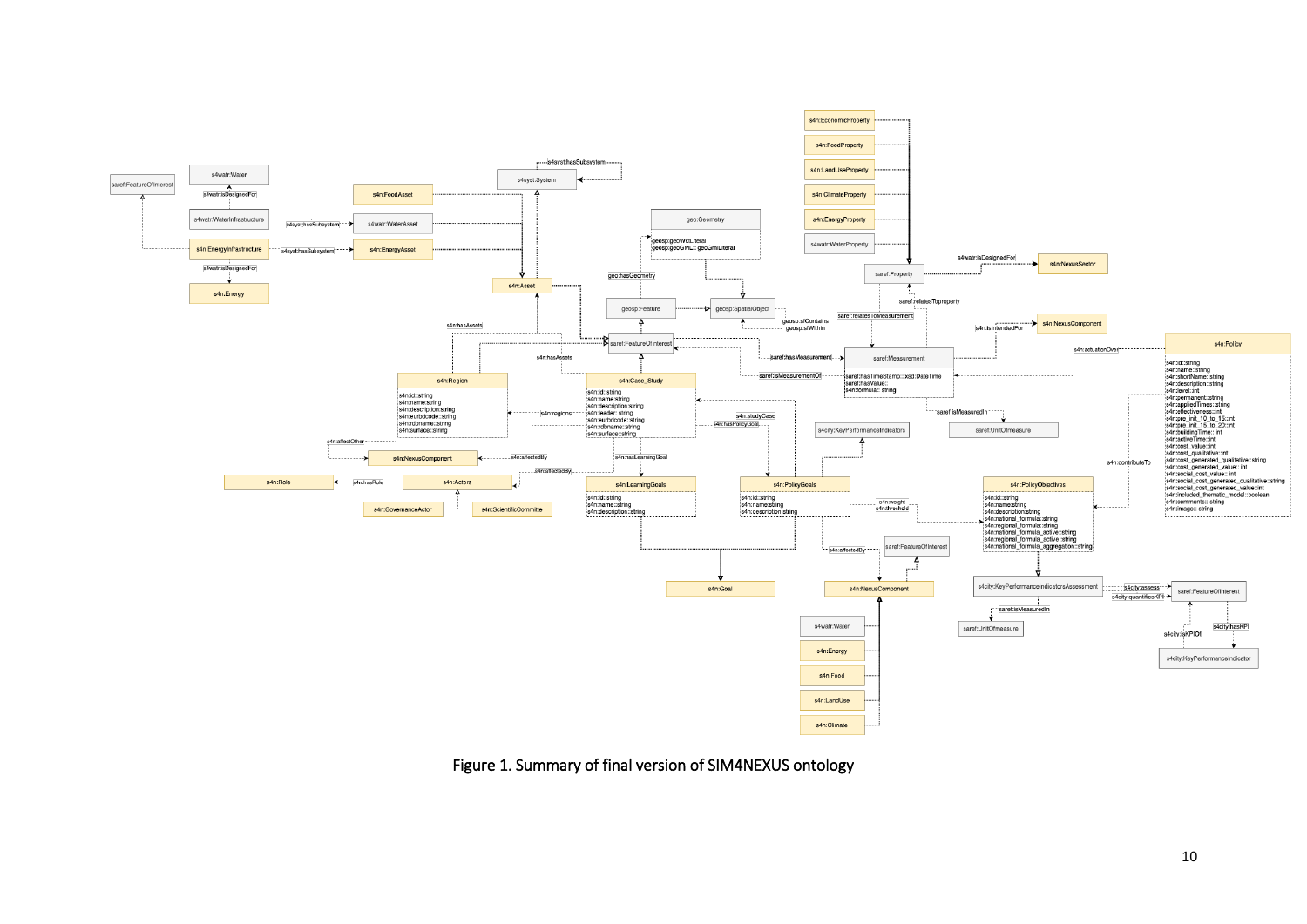## <span id="page-10-0"></span>**3 Metadata and other data sources**

Several datasets are used as input for the System Dynamics Models, basically coming from the thematic models. The SIM4NEXUS repository (see D4.7) provides cloud storage and file sharing (among others), and stores the different necessary datasets and other files to build the SDMs. These files can be divided in 4 main categories: i) Model Data; ii) Arbitrary Data; iii) Thematic Data; and iv) Climate Data.

### <span id="page-10-1"></span>**3.1 Case study related data: model, arbitrary, thematic, and climate data**

Data Collection aims to serve both internal and public use. For internal project-use a tree-like folder organization was created [\(Figure 2\)](#page-10-2), supporting easy dataset identification and revisions.



Figure 2 . Structure of the SIM4NEXUS repository

<span id="page-10-2"></span>For each of the SIM4NEXUS cases, a specific folder was created in the repository. The folder contains the following sub-folders: 01-ModelData, 02-ArbitraryData, 03-ThematicData, 04-ClimateData [\(Figure](#page-10-2)  [2\)](#page-10-2).

- The  $1<sup>st</sup>$  folder provides the outputs from the selected models applied in each case study. The file type of the outputs is either Microsoft Excel Open XML Spreadsheet (.XLSX File Extension) or Commas Separated Values files (.CSV File Extension).
- The sub-folder 02-ArbitraryData contains information about the relevant case study. These include the conceptual model of the case, the concept harmonization process etc.
- $\bullet$  The 3<sup>rd</sup> sub-folder contains the thematic datasets of each case study along with its metadata.
- Finally, the sub-folder 04-ClimateData contains the climate datasets such as precipitation, relative humidity, long-wave downward solar radiation at the ground, long-wave downward solar radiation at the ground, daily maximum air temperature, daily minimum air temperature, and wind speed at 10m height [\(Figure 3\)](#page-11-0). The datasets in this folder are of a generic file type with .DAT file extension. Each dataset of this type may contain data in binary or text format. A standardised name has been assigned to each dataset in the following format:

*Country code\_Earth System Model\_Simulation Method\_Period\_Time frequency.dat*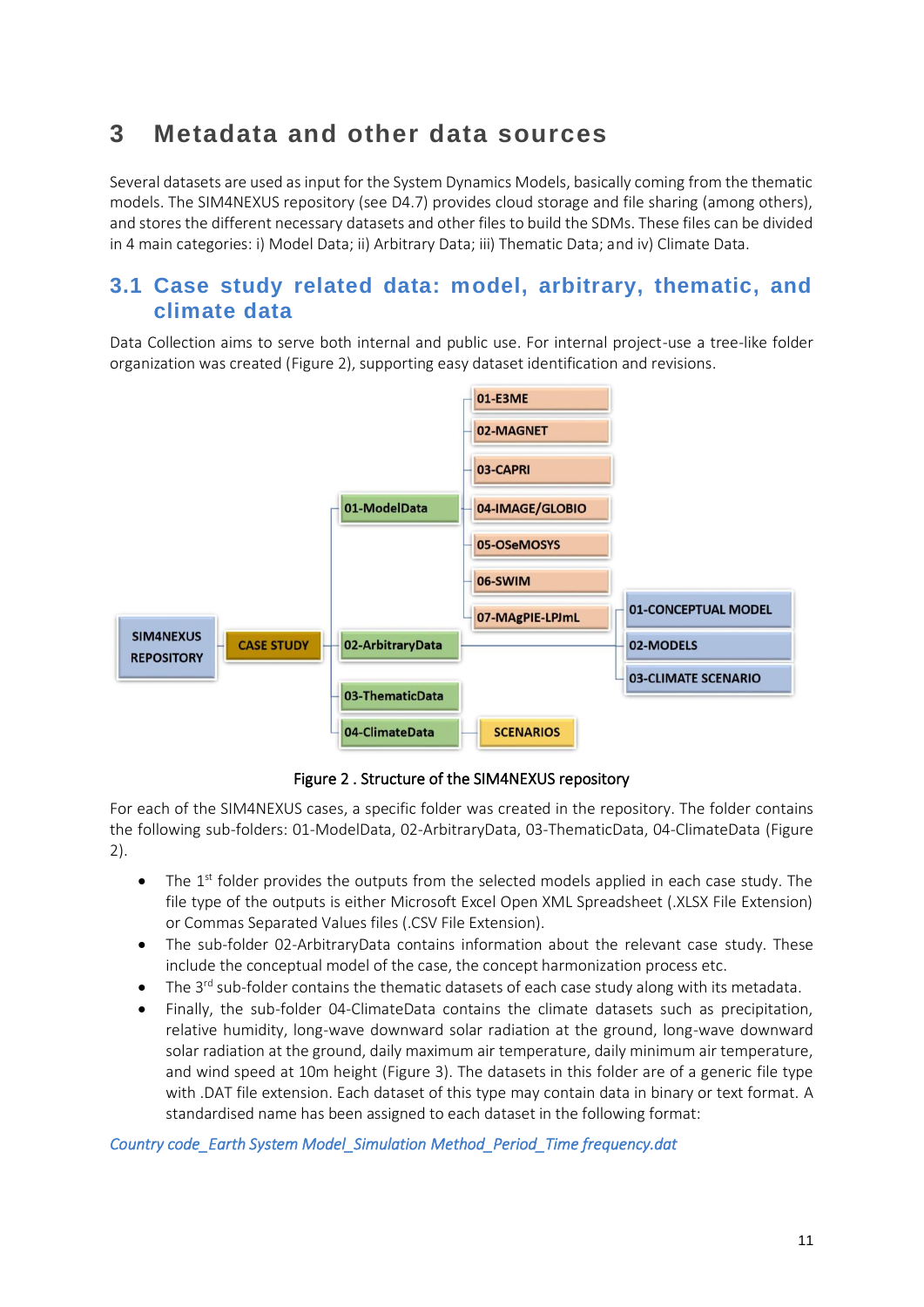| The value depends on the variable coded in the individual                                                                                                                                                                                                                                                                                                                                                                                                                                                                           |
|-------------------------------------------------------------------------------------------------------------------------------------------------------------------------------------------------------------------------------------------------------------------------------------------------------------------------------------------------------------------------------------------------------------------------------------------------------------------------------------------------------------------------------------|
| file name. These are the standardised variable acronyms                                                                                                                                                                                                                                                                                                                                                                                                                                                                             |
| used in climatology:                                                                                                                                                                                                                                                                                                                                                                                                                                                                                                                |
| = Precipitation, originally given as $m/s$ or $mm/s$ , converted to $mm/d$<br>pr<br>$=$ Relative humidity in %, 2 m above ground<br>rhs<br>rlds = Long-wave downward solar radiation at the ground in $W/m^2$<br>rsds = Short-wave downward solar radiation at the ground in $W/m^2$<br>tas $=$ Average air temperature 2 m above ground, usually given in K, but converted<br>to $\circ$ C<br>tasmax = Daily maximum air temperature<br>tasmin = Daily minimum air temperature<br>wind = Wind speed at 10 m height, given in $m/s$ |
|                                                                                                                                                                                                                                                                                                                                                                                                                                                                                                                                     |

#### Figure 3 . Example of metadata information in each subfolder

<span id="page-11-0"></span>In this way, all the necessary elements of each dataset such as the way that each dataset has been produced (i.e. model and simulation methods), the addressed area, and the duration and timefrequency, are provided. Each subfolder in the file hosting service contains files with descriptive information about the available datasets.

These datasets are useful for the specific case studies' System Dynamic Models generation. The baselines of the case studies are being developed and may be of interest for the scientific community. In this regard, SIM4NEXUS project will make these baselines available under Open Access. For any other Dataset (scenarios) it has been decided to make available publicly only with the permission of the data providers due to Intellectual Property Rights.

The thematic models that are being applied in each case study are listed below [\(Table 1\)](#page-11-1)

<span id="page-11-1"></span>

|                | Case study                          | Thematic models applied/to be applied        |
|----------------|-------------------------------------|----------------------------------------------|
|                | Sardinia                            | E3ME, CAPRI                                  |
| 2              | Greece                              | E3ME, MAGNET, CAPRI, GLOBIO                  |
| 3              | Andalusia                           | E3ME, MAGNET, CAPRI                          |
| 4              | <b>UK</b>                           | E3ME, CAPRI                                  |
| 5              | Sweden                              | MAGNET, CAPRI, GLOBIO                        |
| 6              | Netherlands                         | E3ME, MAGNET, CAPRI                          |
| 7              | Azerbaijan                          | E3ME, MAGNET, CAPRI, OSEMOSYS                |
| 8              | Latvia                              | E3ME, MAGNET, CAPRI                          |
| $\overline{9}$ | Germany - FRANCE                    | E3ME, CAPRI, SWIM                            |
| 10             | Eastern Germany, Czech Republic and | CAPRI, SWIM                                  |
|                | Slovakia                            |                                              |
| 11             | Europe                              | E3ME, MAGNET, CAPRI, IMAGE, MAGPIE           |
| 12             | Global                              | E3ME, MAGNET, CAPRI, IMAGE, OSeMOSYS, MAGPIE |

#### Table 1. Thematic models / case study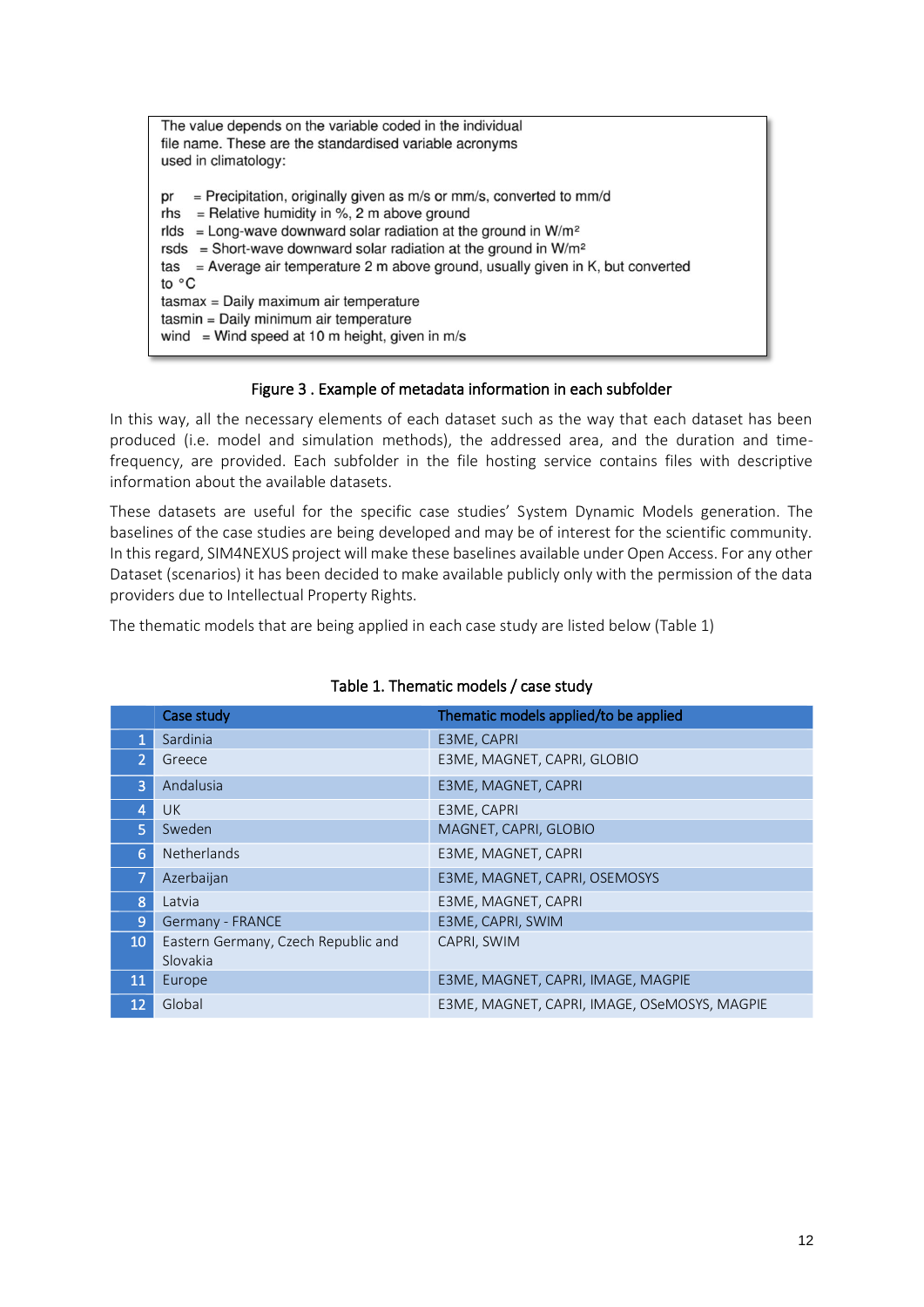## <span id="page-12-0"></span>**4 Architecture and data flow between modules**

This section describes the SIM4NEXUS Serious Game architecture and how the different modules are interconnected to exchange data. The S4N SG platform is composed of four main elements [\(Figure 4\)](#page-12-2): i) the Graphic User Interface (GUI), ii) the Knowledge Elicitation Engine (KEE), iii) the S4N Database and iv) the System Dynamic Models Engine (SDM Engine).

## <span id="page-12-1"></span>**4.1 SIM4NEXUS Architecture**

The GUI is the visual part of the tool and aims to create a realistic virtual environment where the players can interact with the proposed Case Studies and learn about the complex connections between the nexus elements and the impact of applying different policies.

The KEE is the core of the SG. It acts as a central connector between the other SG components and implements all the Game logic based on the outputs from other WPs such as the SDMs (WP3) or the policy definitions (WP2).

All SIM4NEXUS data, either generated during the project, such as the Learning Goals (T4.1) or the policies (WP2), or by the players during the execution of the Game, are stored in the SIM4NEXUS database. It is divided into two components: i) the Semantic Repository (SR) (D4.4), introduced in section 2, and a relational database. Depending on the source, type and utility of the data, it will be stored in one of these two databases.

Finally, the SDM Engine, a specific key interface which has two main functionalities. First, it is in charge of integrating the SDMs (provided by WP3) to the KEE and, second, it manages their execution to simulate the different Game turns.



<span id="page-12-2"></span>Figure 4. Serious Game tool Architecture.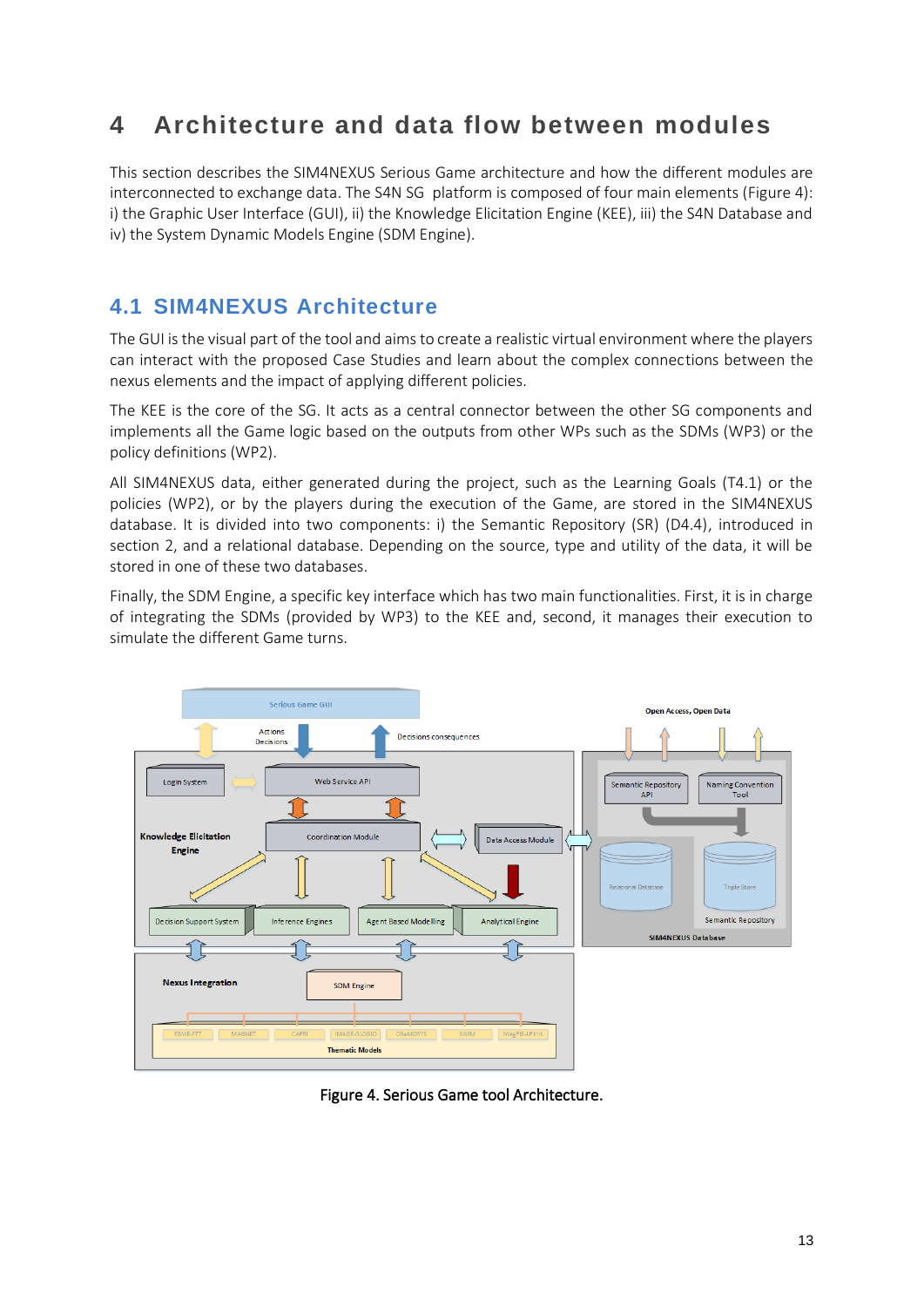## <span id="page-13-0"></span>**4.2 Data flow between modules**

The KEE (and the full platform) is managed by the Coordination Module, and it also includes the Web Service API, the Data Access Module and the SDM Engine, which are the main modules in charge of the communication between the S4N SG blocs and the different data flows.

### <span id="page-13-1"></span>**4.2.1 Web Service API**

The Web Service API provides the communication between the SG UI and the KEE, dealing with all the requests and responses. Its main processes (the key processes of the Game flow) are accessible through a Service Oriented Architecture (SOA), using XML, which implements OGC<sup>®</sup> Standards<sup>1</sup> for the information exchange. A RESTful approach has been implemented to facilitate the data exchange in secondary Game processes, such as the gathering of the initial case study information shown in the main pages of the Game.

Details of the available web service endpoints and routes are listed in the following sections.

<sup>1</sup> <https://www.opengeospatial.org/standards/owc>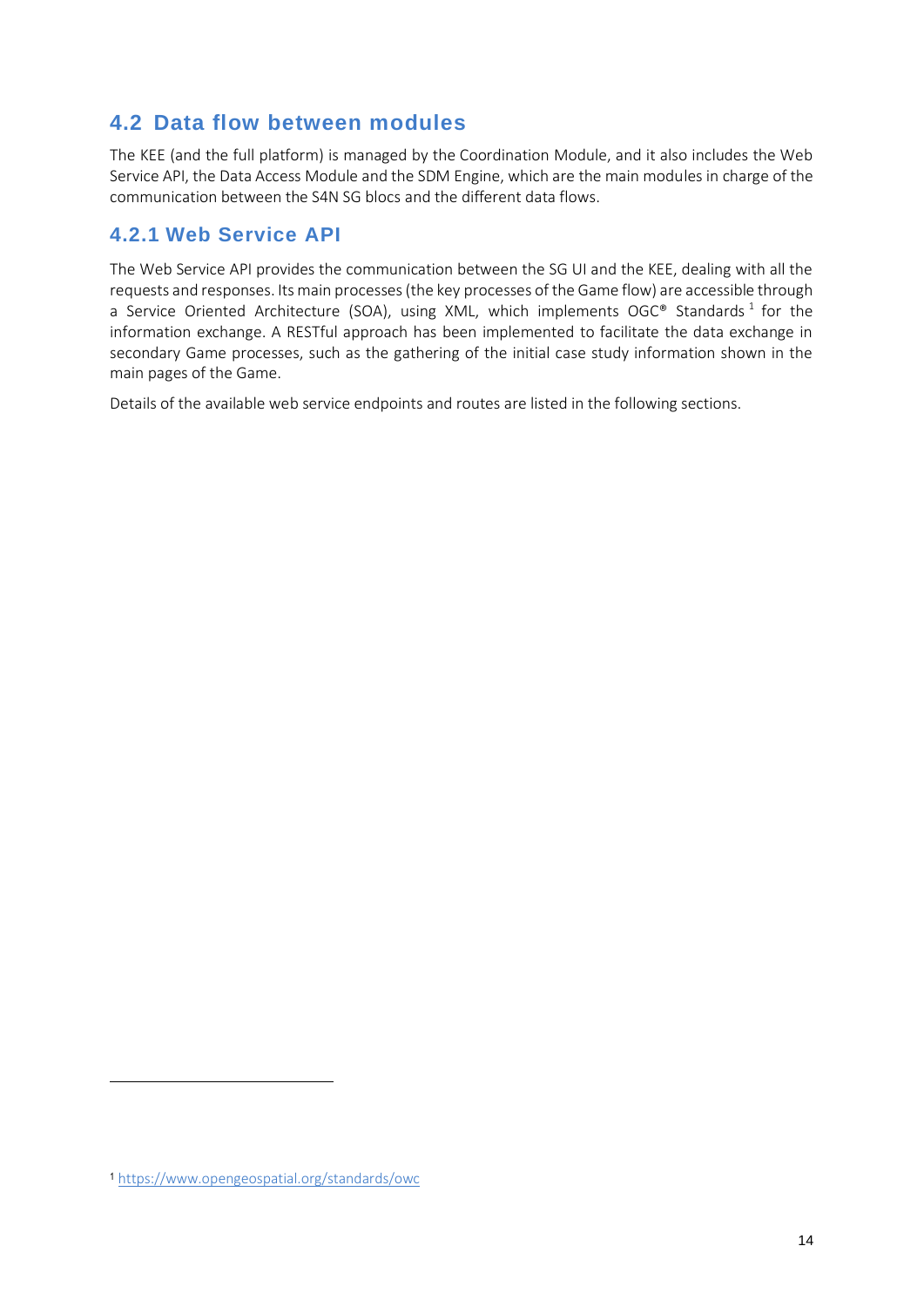### Game Module

Case Study system

### Table 2: Case study route system analysis.

| Location       | /kee/case_                                                                                                            |
|----------------|-----------------------------------------------------------------------------------------------------------------------|
| <b>Methods</b> | GET, POST                                                                                                             |
| <b>Headers</b> | $\overline{\phantom{m}}$                                                                                              |
| <b>Body</b>    | $\{\}$                                                                                                                |
| Response       | Message                                                                                                               |
|                |                                                                                                                       |
|                | $[200, OK]$ :                                                                                                         |
|                | $\{$                                                                                                                  |
|                | "policy_id1": $\{$                                                                                                    |
|                | "case_study": "2",                                                                                                    |
|                | "nexus_sector": "Water",                                                                                              |
|                | "name": "Water savings in the household/commercial ",                                                                 |
|                | "type": "@CaseStudy",                                                                                                 |
|                | "leader": "Maria Papadopoulou",                                                                                       |
|                | "summary": "Water saving in households by establishing ",                                                             |
|                | "affected_nexus_comp": {"Climate": {"Food"}, "Water": {}, },                                                          |
|                | "learning_goals": [LearningGoal1, LearningGoal2, ],<br>"decision_making_actors": {"National energy agency": False, }, |
|                | "policy_goals": {"Food security": False, },                                                                           |
|                | "indicators": {"Population": True, },                                                                                 |
|                | "eurbdcode": "ZXY1",                                                                                                  |
|                | "rbdname": "ZXY1",                                                                                                    |
|                | "surface": 123213,                                                                                                    |
|                | "coordinates": {},                                                                                                    |
|                | "regions": $\{1:$ Region, 2: Region, }                                                                                |
|                | }                                                                                                                     |
|                | }                                                                                                                     |
|                | Cookies                                                                                                               |
|                |                                                                                                                       |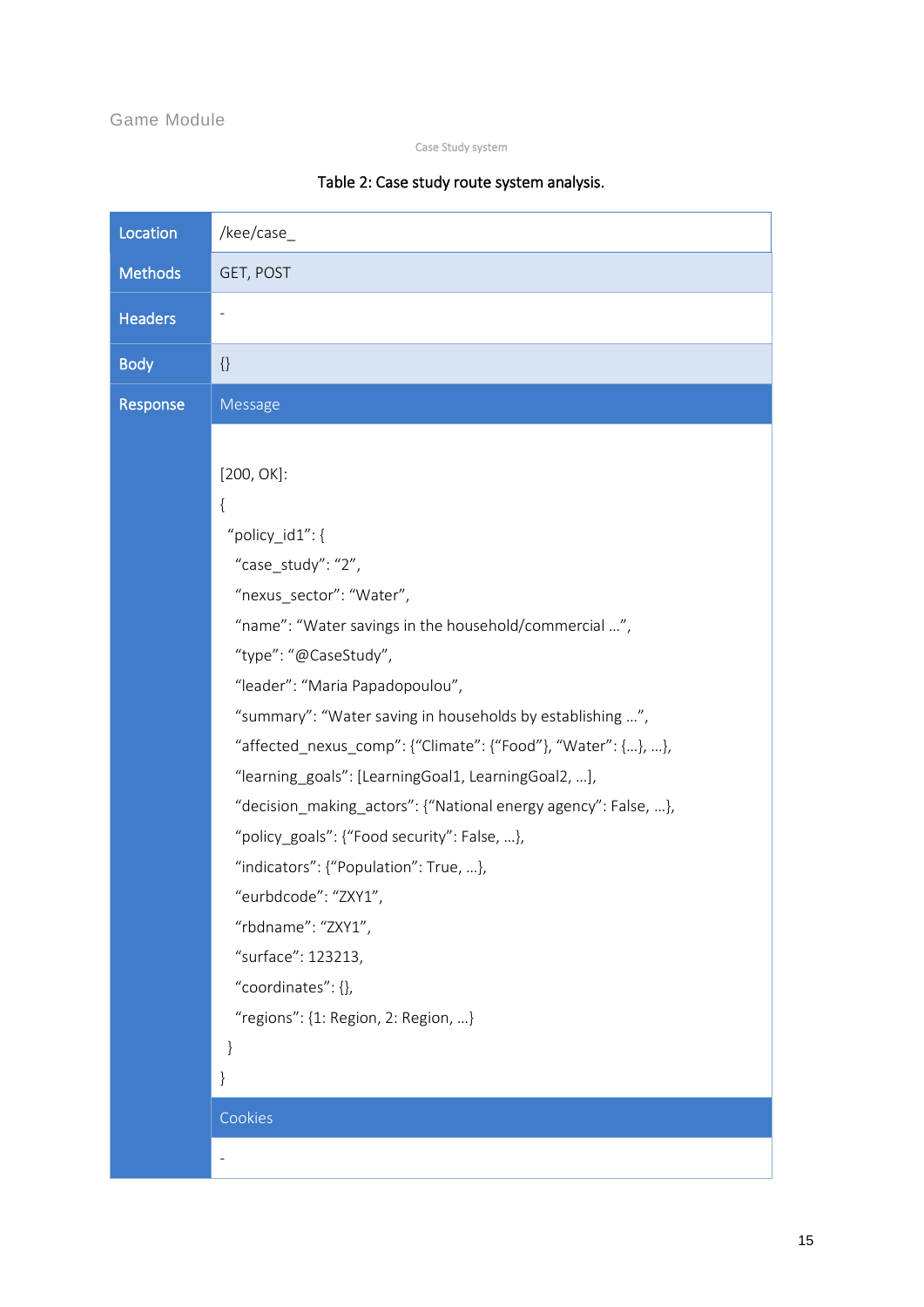## Description Every Case Study represents a study area selected for the Sim4Nexus SeriousGame project. Each new area will be treated in a unique way and with its respective values. Case Study parameters are what makes them different from one each other.

Operations which can be performed over the location of this system can be 'GET' or 'POST' requests. Thanks to the 'GET' request we can obtain the different Case Studies allocated in the Triple Score DB. Meanwhile, the 'POST' operation allows us to introduce more Case Studies to the already existent set of them.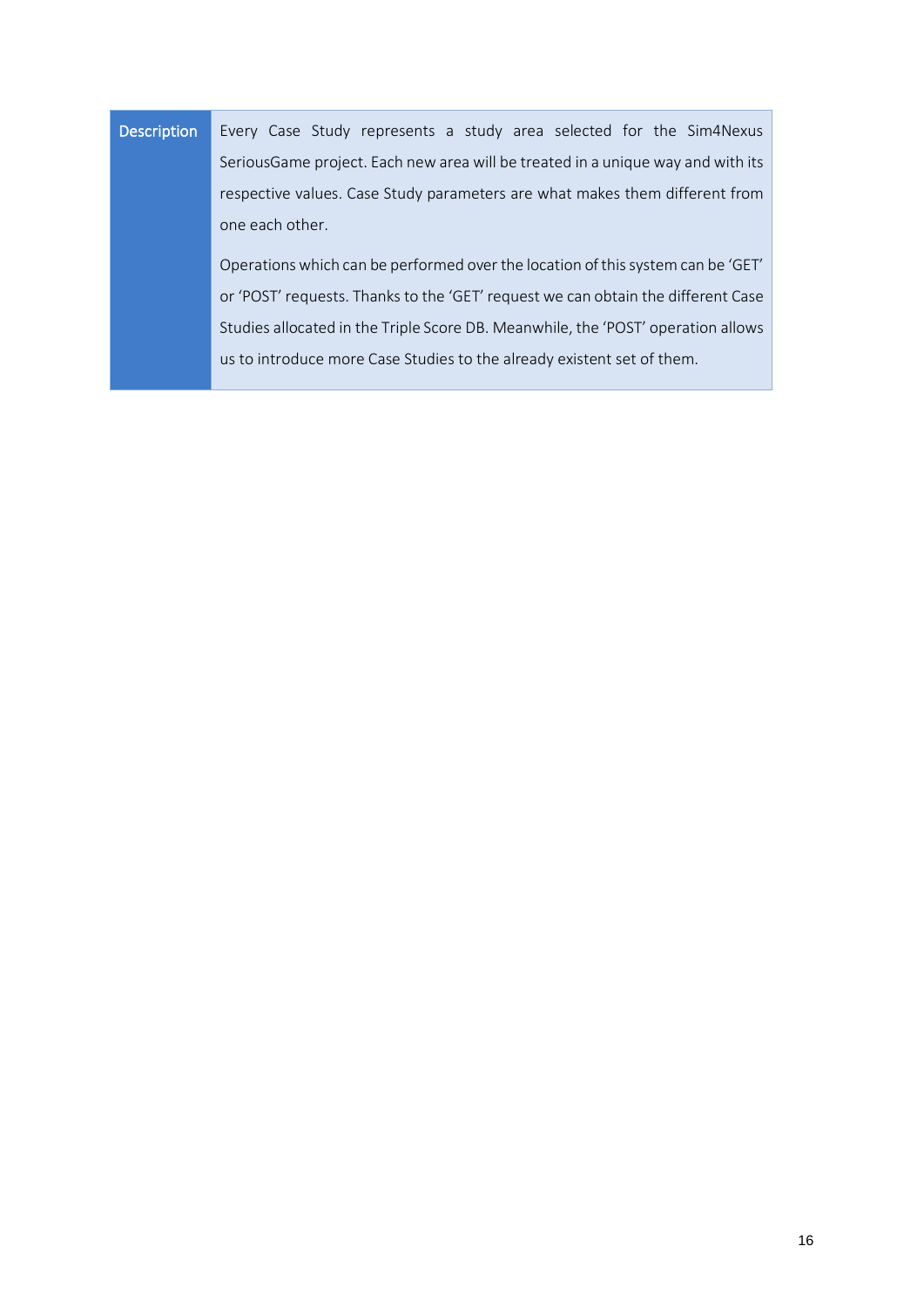#### LEARNING GOALS SYSTEM

| Location           | /kee/learning goals                                                                                                                                                                                                                                                                                                                                                              |
|--------------------|----------------------------------------------------------------------------------------------------------------------------------------------------------------------------------------------------------------------------------------------------------------------------------------------------------------------------------------------------------------------------------|
| <b>Methods</b>     | GET, POST                                                                                                                                                                                                                                                                                                                                                                        |
| <b>Headers</b>     | $\overline{\phantom{0}}$                                                                                                                                                                                                                                                                                                                                                         |
| <b>Body</b>        | $\{\}$                                                                                                                                                                                                                                                                                                                                                                           |
| Response           | <b>Message</b>                                                                                                                                                                                                                                                                                                                                                                   |
|                    | $[200, OK]$ :<br>{<br>" $id1"$ : {<br>"description": "You will learn how national policies in the domains of<br>water management, renewable power production, and land use affect<br>each other and result in changes in food production, tourism,<br>greenhouse gas emissions, and quality and quantity of water resources."<br>$\}$<br>" $id2$ ": {},<br>" $id3$ ": {}<br>$\}$ |
|                    | Cookies                                                                                                                                                                                                                                                                                                                                                                          |
|                    |                                                                                                                                                                                                                                                                                                                                                                                  |
| <b>Description</b> | Learning Goals system provides all the Learning Goals available in the Semantic<br>Repository and defined in T4.1 Learning Goals definition.<br>Method 'POST' is also allowed but it will require to declare a JSON containing<br>one or more LearningGoals in order to be stored as new ones.                                                                                   |

Table 3: Learning Goals route system analysis.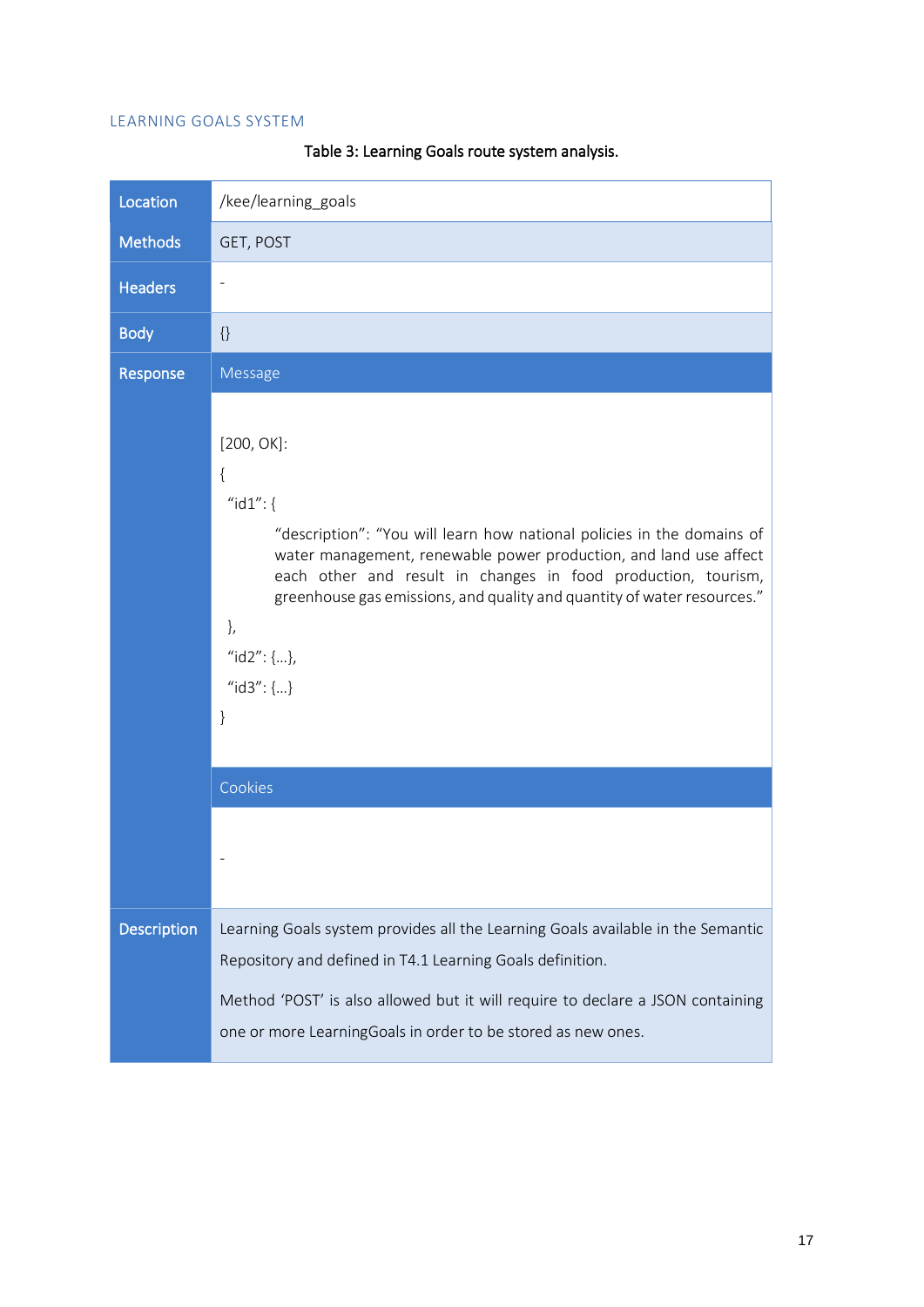#### POLICY CARDS SYSTEM

Location /kee/policy cards Methods GET, POST **Headers** - Body {} Response | Message [200, OK]: { "policy\_id1": { "case\_study": "2", "nexus\_sector": "Water", "name": "Water savings in the household/commercial …", "short\_name": "Water savings at homes/hotels", "description": "Water saving in households by establishing …", "level": 1, "permanent": "Yes ", "applied\_times": "Multiple", "effectiveness": 0, "pre\_init\_10\_to\_15": 0, "pre init  $15$  to  $20"$ : 0.0, "building\_time": 5, "active\_time": 30, "cost\_qualitative": "Medium", "cost\_value": 60, "cost\_generated\_qualitative": "Medium", "social cost qualitative": "Medium", "social\_cost\_value": 50, "social\_cost\_generated\_qualitative": "Medium positive", "social\_cost\_generated\_value": 90, "included\_in\_thematic\_model": "No", "model input translation": "Decrease of water demand by the ...",

Table 4: Policy Cards route system analysis.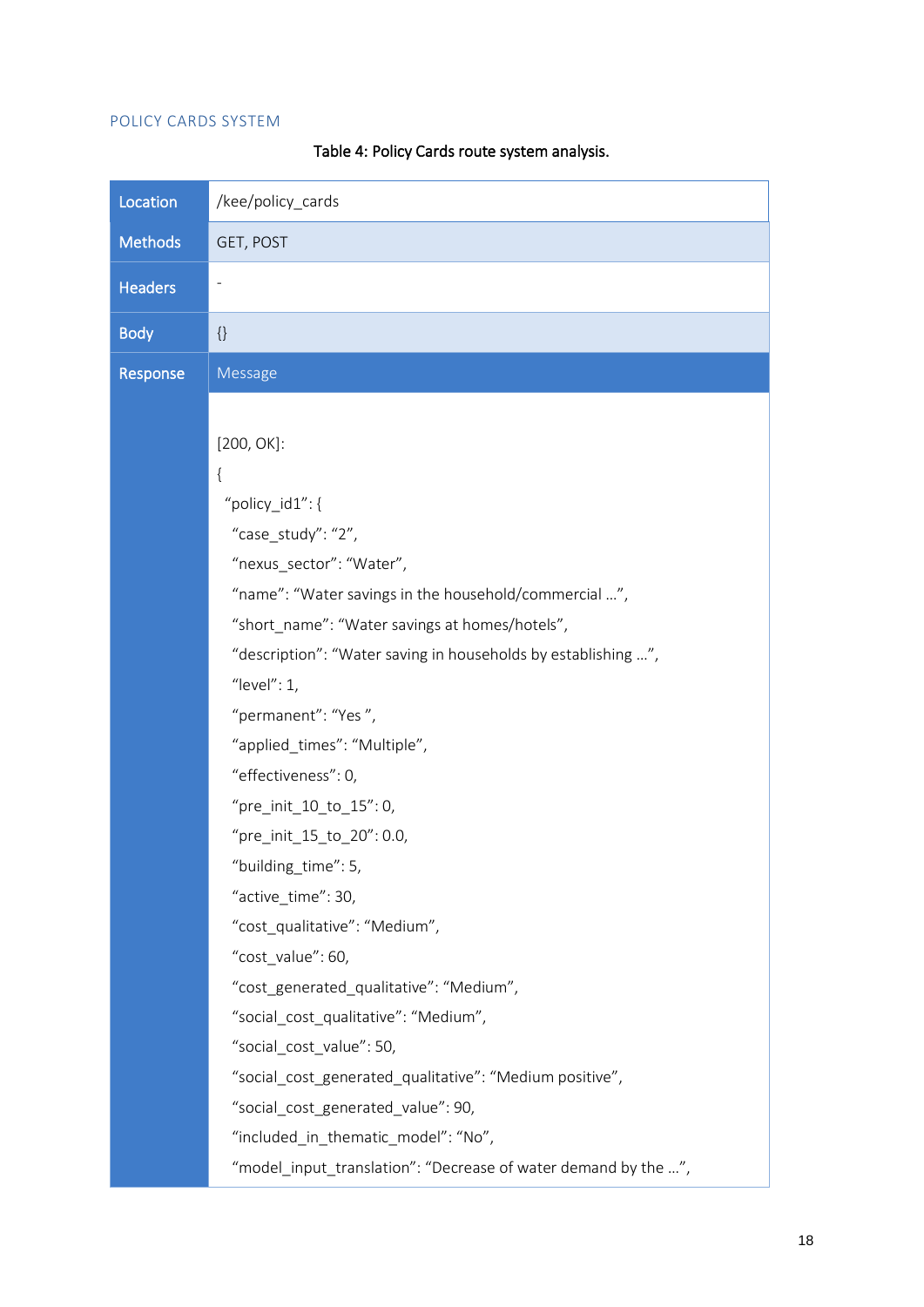|                    | "comments": "Column H: From 2020 - Until 2050",                               |
|--------------------|-------------------------------------------------------------------------------|
|                    | "sub_class": "",                                                              |
|                    | "image": "WaterSavingSmartTaps.png"                                           |
|                    | },                                                                            |
|                    | "policy_id2": $\{\}$                                                          |
|                    | }                                                                             |
|                    |                                                                               |
|                    | Cookies                                                                       |
|                    |                                                                               |
|                    |                                                                               |
|                    |                                                                               |
| <b>Description</b> | Policy Cards generic system provides the entire set of data which the KEE     |
|                    | manages. PolicyCard endpoint also allows to upload PolicyCards by performing  |
|                    | a 'POST' request into it. That request must have a LearningGoals looking like |
|                    | JSON. The SeriousGame uses Policy Cards in order to modify the game state     |
|                    | while adding progression and value to a game session.                         |
|                    |                                                                               |

#### POLICY GOALS SYSTEM

## Table 5: Policy Goals route system analysis.

| Location       | /kee/policy_goals        |
|----------------|--------------------------|
| <b>Methods</b> | GET, POST                |
| <b>Headers</b> | $\overline{\phantom{a}}$ |
| <b>Body</b>    | $\{\}$                   |
|                |                          |
| Response       | Message                  |
|                |                          |
|                | $[200, OK]$ :            |
|                | $\{$                     |
|                | " $id1"$ : {             |
|                | "case_study": "2",       |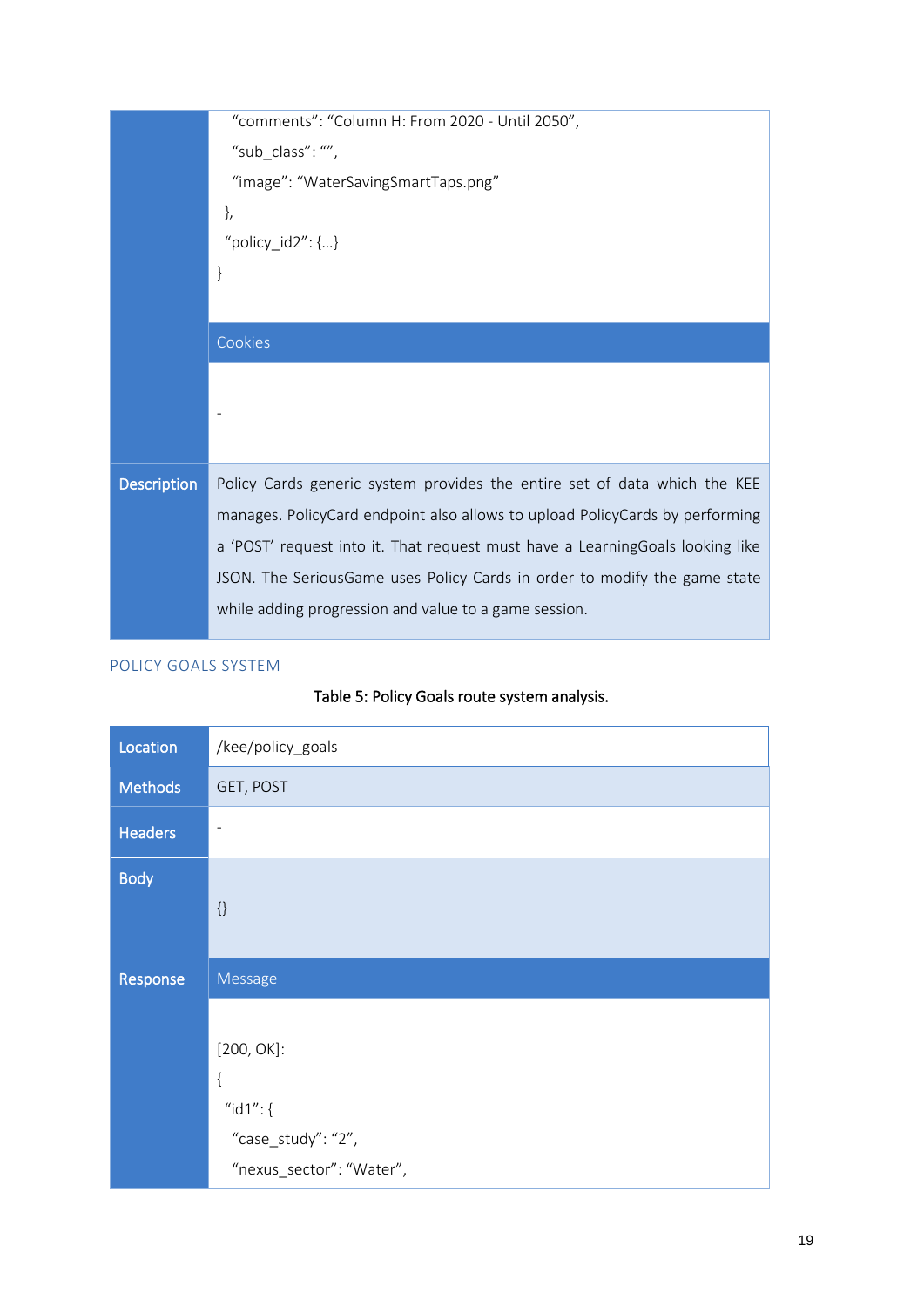|                    | "name": "Water savings in the household/commercial ",                              |  |  |
|--------------------|------------------------------------------------------------------------------------|--|--|
|                    | "description": "Water saving in households by establishing ",                      |  |  |
|                    | "thresholds": {                                                                    |  |  |
|                    | "low": 0.33,                                                                       |  |  |
|                    | "medium": 0.66,                                                                    |  |  |
|                    | "high": 1.0                                                                        |  |  |
|                    | },                                                                                 |  |  |
|                    | "weights": {                                                                       |  |  |
|                    | " $O2$ ": 0.5,                                                                     |  |  |
|                    | $^{\prime\prime}$ O3": 0.5                                                         |  |  |
|                    | $\}$                                                                               |  |  |
|                    | },                                                                                 |  |  |
|                    | " $id2$ ": {}                                                                      |  |  |
|                    | }                                                                                  |  |  |
|                    |                                                                                    |  |  |
|                    | Cookies                                                                            |  |  |
|                    |                                                                                    |  |  |
|                    |                                                                                    |  |  |
|                    |                                                                                    |  |  |
|                    |                                                                                    |  |  |
| <b>Description</b> | Policy Goals system allow the upload and download of Policy Goals.                 |  |  |
|                    | Policy Goals contain all the information related to the different Goals of a given |  |  |
|                    | Study Case. Goals are the last point of the SeriousGame iterations.                |  |  |
|                    |                                                                                    |  |  |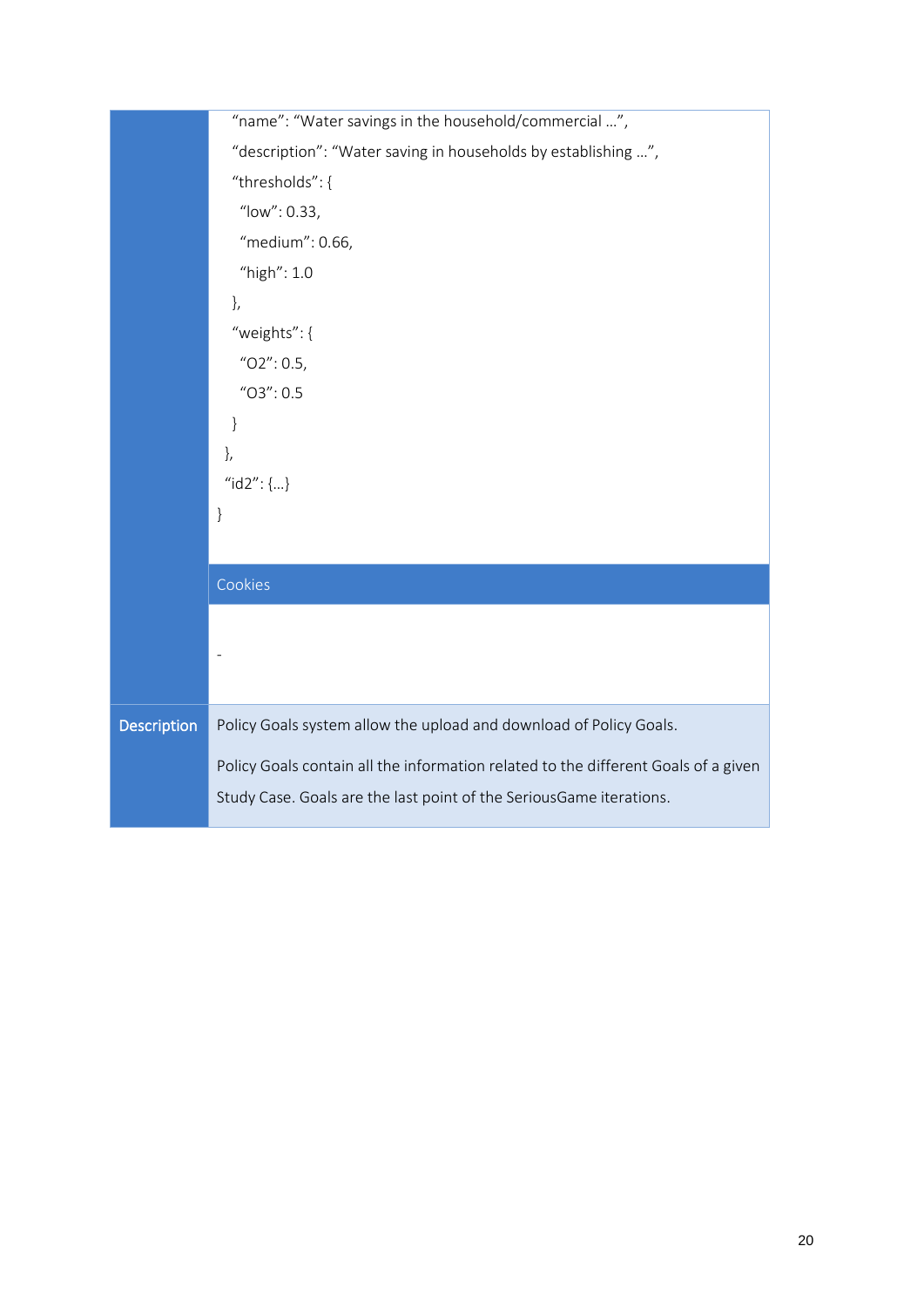#### POLICY OBJECTIVES SYSTEM

| Location           | /kee/policy_objectives                                                                                                                                                                                                                                                                                                                                     |
|--------------------|------------------------------------------------------------------------------------------------------------------------------------------------------------------------------------------------------------------------------------------------------------------------------------------------------------------------------------------------------------|
| <b>Methods</b>     | GET, POST                                                                                                                                                                                                                                                                                                                                                  |
| <b>Headers</b>     |                                                                                                                                                                                                                                                                                                                                                            |
| <b>Body</b>        | $\{\}$                                                                                                                                                                                                                                                                                                                                                     |
| Response           | Message                                                                                                                                                                                                                                                                                                                                                    |
|                    | $[200, OK]$ :<br>{<br>" $id1"$ : {<br>"case_study": "2",<br>"name": "Water savings in the household/commercial ",<br>"description": "Water saving in households by establishing ",<br>"national_formula": "initial = get_first_year('National_Demand_SW",<br>"regional_formula": "initial = get_first_year('RBD_W_GRXX_Demand"<br>},<br>" $id2$ ": {}<br>} |
|                    | Cookies                                                                                                                                                                                                                                                                                                                                                    |
|                    |                                                                                                                                                                                                                                                                                                                                                            |
| <b>Description</b> | Policy Objectives represent a partial goal which needs to be reached. Once the<br>game evolution reaches one of these Policy Objectives computation can be done<br>in order to know the game performance for a specific game session.                                                                                                                      |

Table 6: Policy Objectives route system analysis.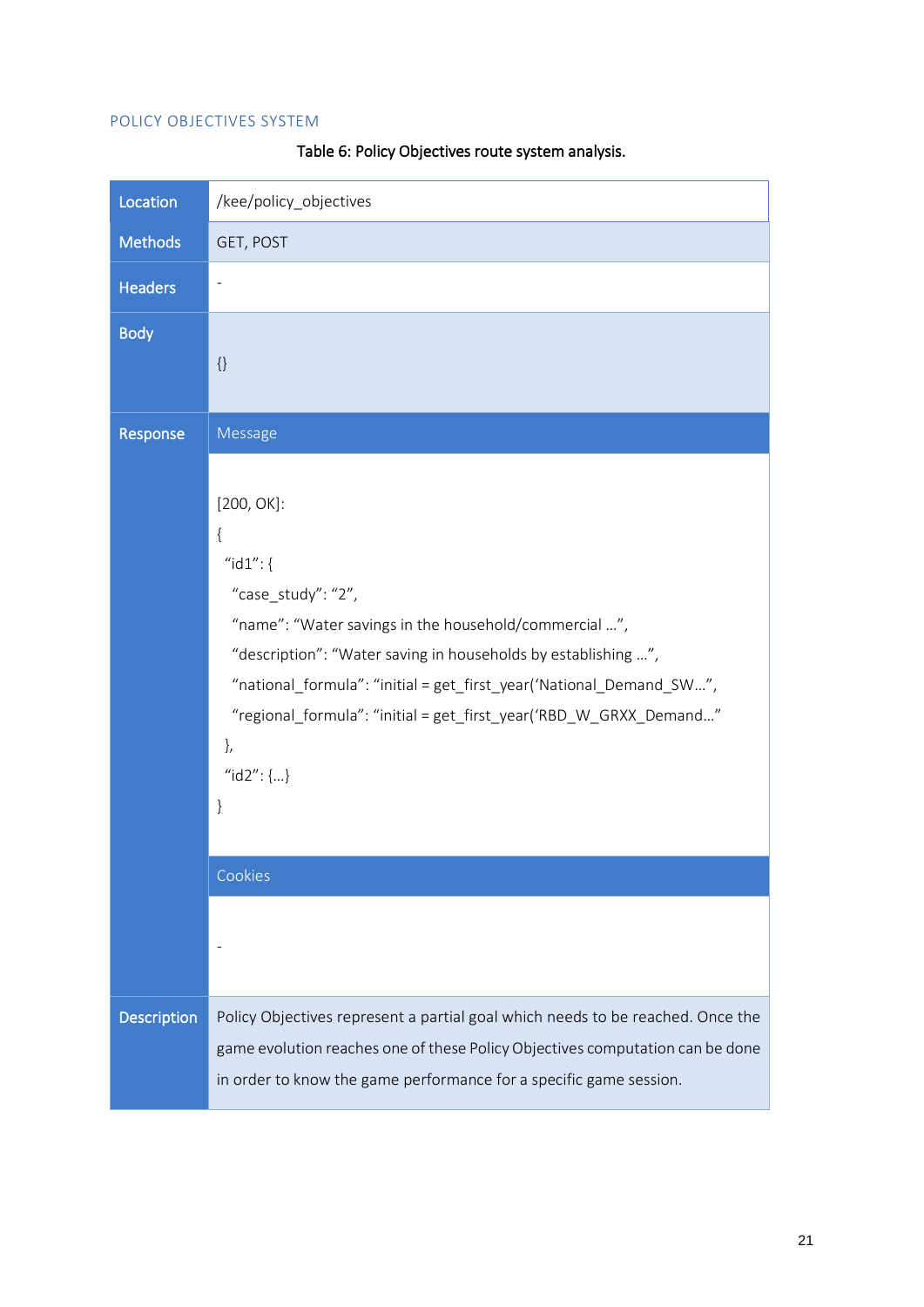### Authentication Module

#### LOGIN SYSTEM

The Login system is part of the Web Service API and provides authentication and authorization to the Game, validating all the KEE incoming communications. It is based on Json Web Tokens  $2($ JWT), which are an open, industry-standard RFC 7519<sup>3</sup> method for representing claims securely between two parties.

| Location           | /kee/login                                                                                                                                                      |  |
|--------------------|-----------------------------------------------------------------------------------------------------------------------------------------------------------------|--|
| <b>Methods</b>     | <b>POST</b>                                                                                                                                                     |  |
| <b>Headers</b>     | Content-Type: application/json                                                                                                                                  |  |
| <b>Body</b>        | $\{$<br>"email": "johndoe@example.com",<br>"password": "guestw"<br>$\}$                                                                                         |  |
| Response           | Message                                                                                                                                                         |  |
|                    | $[200, OK]$ :<br>Successfully logged in                                                                                                                         |  |
|                    | [401, Unauthorized]:                                                                                                                                            |  |
|                    | Invalid login request. Tip: content: application/json, fields: email, password                                                                                  |  |
|                    | Cookies                                                                                                                                                         |  |
|                    | $[200, OK]$ :<br>access_token_cookie: eyJ0eXAiOiNiJ9. [] B3PgPqdbZtSoBCyBgI                                                                                     |  |
|                    | refresh_token_cookie: eyJ0eXAiOiJKVOiJIUzI1NiJ [] H40Lz25Tcu2KzzOg                                                                                              |  |
| <b>Description</b> | Kee version of /login ('/kee/login') only allows 'POST' method to be used. The<br>request body must contain the User email and password. As a response, it will |  |

#### Table 7: Login route system analysis.

<sup>2</sup> <https://jwt.io/>

<sup>3</sup> <https://tools.ietf.org/html/rfc7519>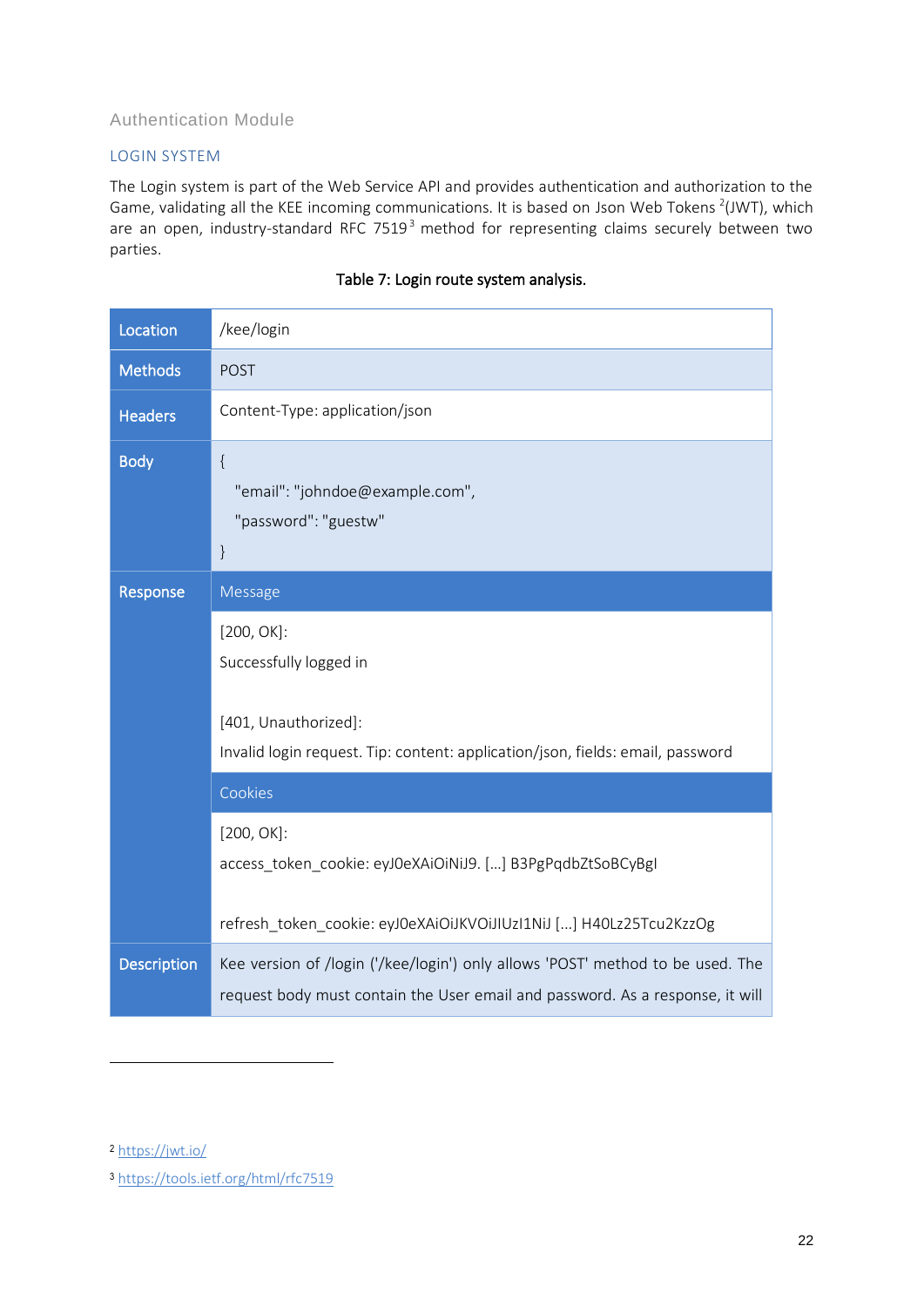provide the authentication credentials inside response Cookies which are located in response headers. There will be two tokens ("acces\_token\_cookie" and "refresh token cookie"). These two parameters can be used in order to know who is doing the request to the back-end. From now in advance, users will use these parameters in their request headers in order to verify their session and identity. This functionality can be tested using '/whoami' endpoint.

#### LOGOUT SYSTEM

#### Table 8: Logout route system analysis.

| Location       | /kee/logout                                                                                                                                                                                                                                             |  |
|----------------|---------------------------------------------------------------------------------------------------------------------------------------------------------------------------------------------------------------------------------------------------------|--|
| <b>Methods</b> | <b>GET</b>                                                                                                                                                                                                                                              |  |
| <b>Headers</b> | Cookie: "access_token_cookie=eyJ0eXAiOiJKV1QiLCJhbGciOiJIUzI1NiJ9. []<br>B3PgPqdbZtSoBCyBgI;<br>refresh_token_cookie=eyJ0eXAiOiJKV1QiLCJhbGciOiJIUzI1NiJ []<br>H40Lz25Tcu2KzzOg; session=.eJwNyNEKgyAUANBfudznGFnTXG []<br>C39dYBNaWd0bwGW6sqCuZJahNSA" |  |
| <b>Body</b>    | $\{\}$                                                                                                                                                                                                                                                  |  |
| Response       | Message                                                                                                                                                                                                                                                 |  |
|                | $[200, OK]$ :<br>Successfully logged out                                                                                                                                                                                                                |  |
|                | Cookies                                                                                                                                                                                                                                                 |  |
|                |                                                                                                                                                                                                                                                         |  |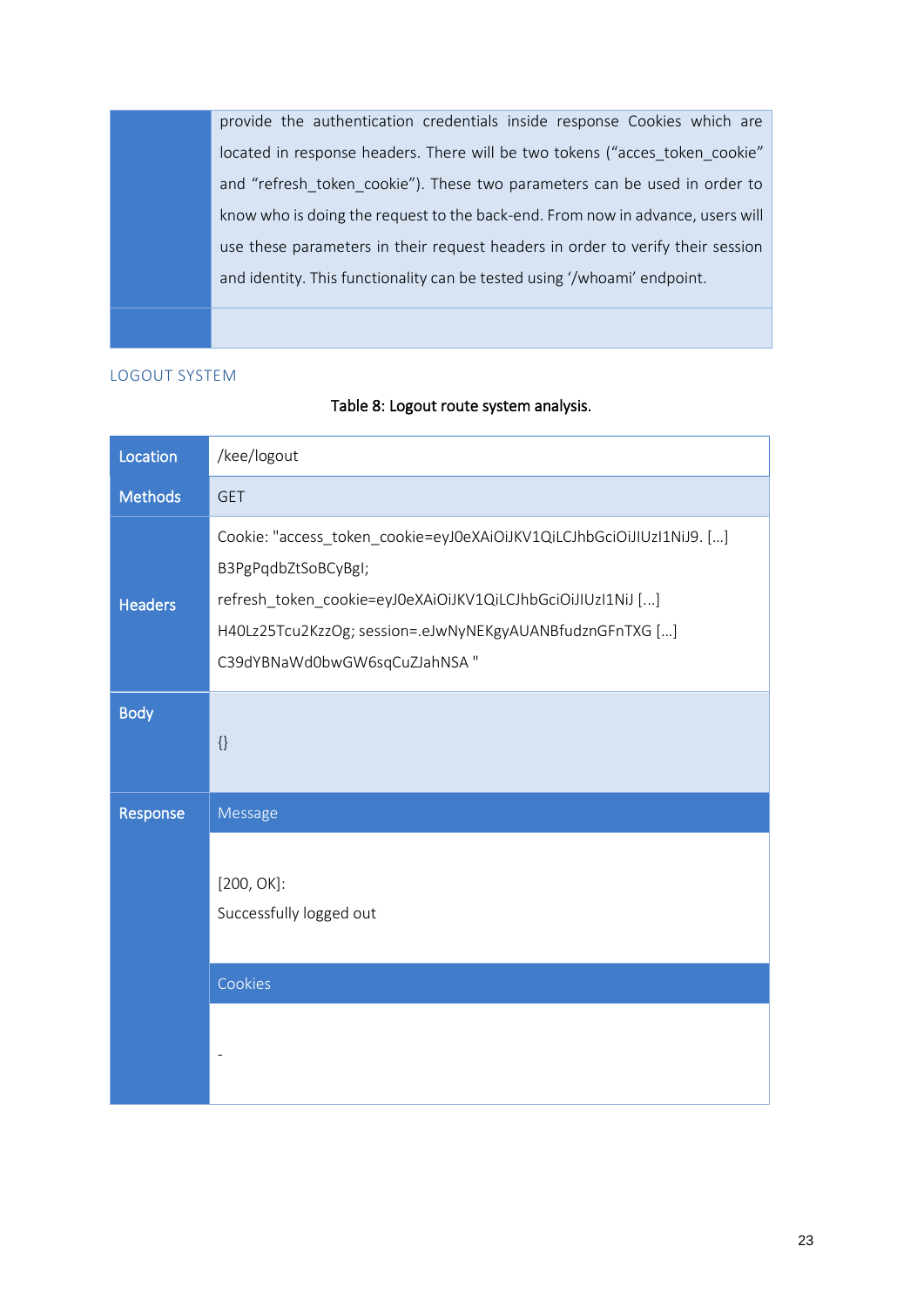| <b>Description</b> | By performing a GET over the logout endpoint the User can sign out from their |  |  |
|--------------------|-------------------------------------------------------------------------------|--|--|
|                    | session and clean the cookies. The browser client will remain as no one has   |  |  |
|                    | signed in before.                                                             |  |  |

#### EMAIL SYSTEM

### Table 9: Email route system analysis.

| Location       | /kee/changeEmail                                                                                                                                                                                                                                                                       |                  |  |
|----------------|----------------------------------------------------------------------------------------------------------------------------------------------------------------------------------------------------------------------------------------------------------------------------------------|------------------|--|
| <b>Methods</b> | <b>POST</b>                                                                                                                                                                                                                                                                            |                  |  |
| <b>Headers</b> | Content-Type: application/json<br>"access_token_cookie=eyJ0eXAiOiJKV1QiLCJhbGciOiJIUzI1NiJ9.<br>Cookie:<br>B3PgPqdbZtSoBCyBgI;<br>refresh_token_cookie=eyJ0eXAiOiJKV1QiLCJhbGciOiJIUzI1NiJ<br>H40Lz25Tcu2KzzOg;<br>session=.eJwNyNEKgyAUANBfudznGFnTXG<br>C39dYBNaWd0bwGW6sqCuZJahNSA" | []<br>[]<br>$[]$ |  |
| <b>Body</b>    | $\{$<br>"email": "johnDoe@mail.com"<br>$\}$                                                                                                                                                                                                                                            |                  |  |
|                |                                                                                                                                                                                                                                                                                        |                  |  |
| Response       | Message                                                                                                                                                                                                                                                                                |                  |  |
|                | [200, OK]<br>{<br>"email": "johnDoe@mail.com",<br>"username": "johnDoe",<br>"role_id": $1$ ,<br>'confirmed": False,<br>"name": "John",<br>"location": "Sample City"<br>$\}$                                                                                                            |                  |  |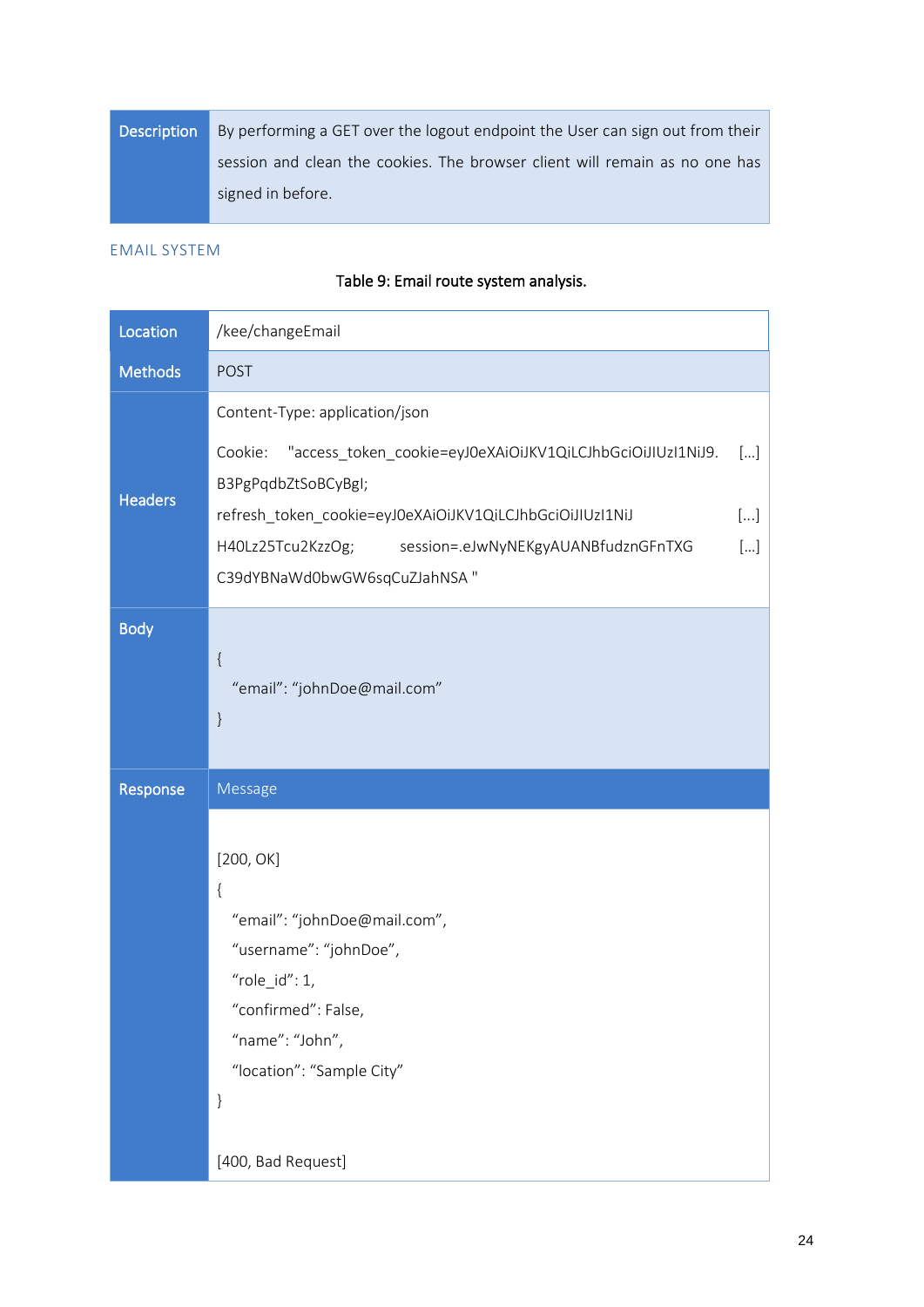|                    | Bad request, missing "email" field                                              |
|--------------------|---------------------------------------------------------------------------------|
|                    | Cookies                                                                         |
|                    |                                                                                 |
|                    |                                                                                 |
|                    |                                                                                 |
| <b>Description</b> | Thanks to the "ChangeEmail" endpoint, the client is able to change the email of |
|                    | an authenticated User. As a response, it will return the User instance updated  |
|                    | with the new email on it.                                                       |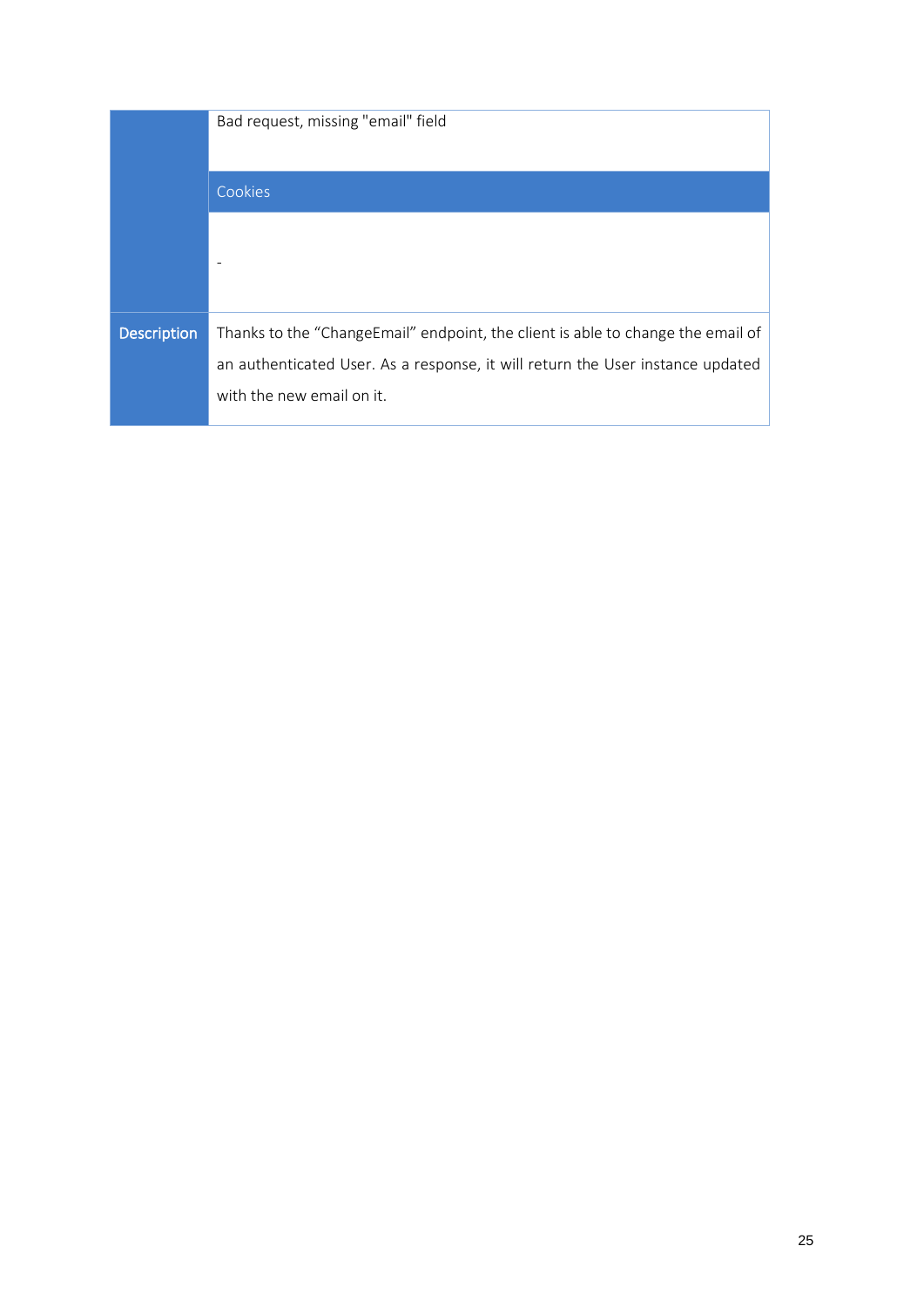#### Questions Module

#### QUESTIONS SYSTEM

| Location       | /kee/questions?tag= <tag:str>&amp;caseStudy=<case_study:int></case_study:int></tag:str>                                                                                                                                                                                                                                                                          |                                                                            |
|----------------|------------------------------------------------------------------------------------------------------------------------------------------------------------------------------------------------------------------------------------------------------------------------------------------------------------------------------------------------------------------|----------------------------------------------------------------------------|
| Params         | Tag:<br>PRE_GAME<br>MID_GAME<br>$\qquad \qquad \blacksquare$<br>POST_GAME<br>$\qquad \qquad -$                                                                                                                                                                                                                                                                   | CaseStudy:<br>2 (Greece)<br>3 (Azerbaijan)<br>$\qquad \qquad \blacksquare$ |
| <b>Methods</b> | <b>GET</b>                                                                                                                                                                                                                                                                                                                                                       |                                                                            |
| <b>Headers</b> | Content-Type: application/json                                                                                                                                                                                                                                                                                                                                   |                                                                            |
| <b>Body</b>    | $\{$<br>"title": "Sim4Nexus WS answer schema",<br>"type": "object",<br>"properties": {<br>"question_id": {<br>"type": "integer",<br>"minimum": 0<br>},<br>"answer": {<br>"type": "string"<br>},<br>"extra_question_answer": {<br>"type": "string"<br>},<br>"user_id": {<br>"type": "string"<br>},<br>"session_id": {<br>"type": "string"<br>$\}$<br>$\}$<br>$\}$ |                                                                            |

### Table 10: Questions route system analysis.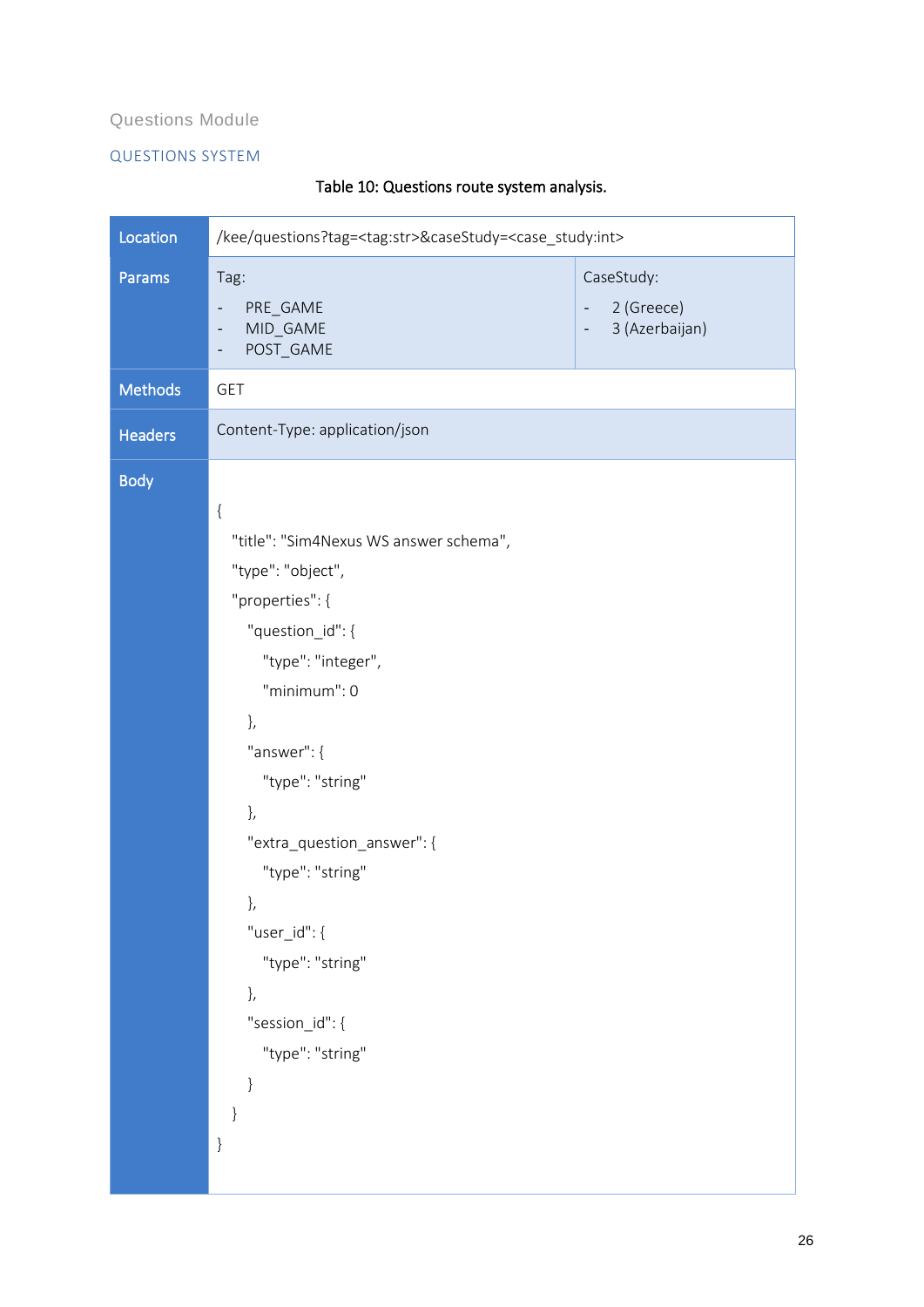| Response           | Message                                                                                                                                                          |  |  |
|--------------------|------------------------------------------------------------------------------------------------------------------------------------------------------------------|--|--|
|                    | [200, OK]<br>[400, Bad Request]                                                                                                                                  |  |  |
|                    | Cookies                                                                                                                                                          |  |  |
|                    |                                                                                                                                                                  |  |  |
| <b>Description</b> | Questionnaires KEE endpoint provides the questions which relate the case study to<br>the situation in which the user finds himself respect the Game progression. |  |  |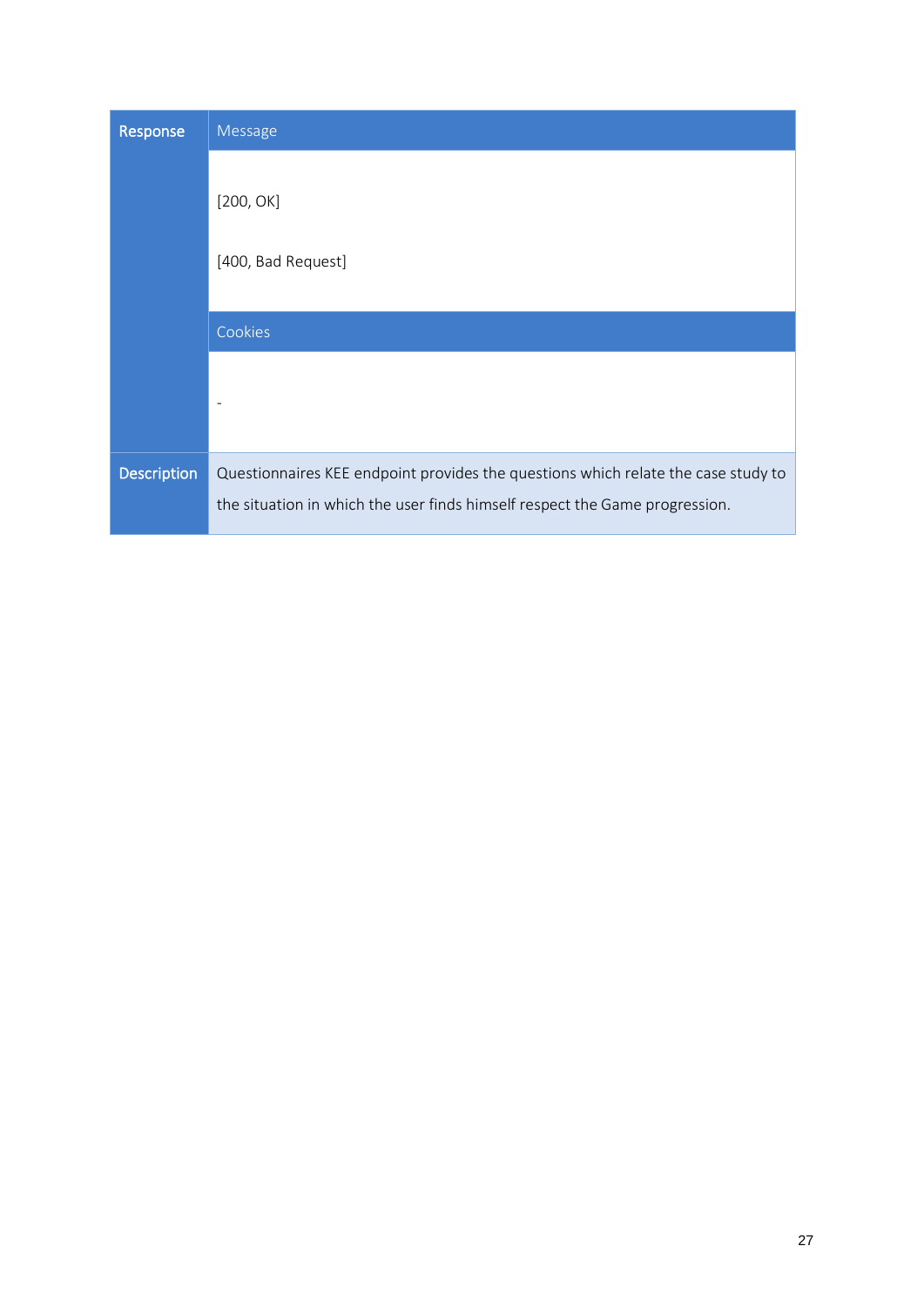#### ANSWERS SYSTEM

| Location           | /kee/answers?multiple= <multiple:boolean></multiple:boolean>                                                                                                                                                                                                  |  |
|--------------------|---------------------------------------------------------------------------------------------------------------------------------------------------------------------------------------------------------------------------------------------------------------|--|
| Methods            | <b>POST</b>                                                                                                                                                                                                                                                   |  |
| <b>Headers</b>     | $\overline{\phantom{0}}$                                                                                                                                                                                                                                      |  |
| <b>Body</b>        | $\{\}$                                                                                                                                                                                                                                                        |  |
| Response           | Message                                                                                                                                                                                                                                                       |  |
|                    | $[200, OK]$ :<br>$\{$<br>"CaseStudy": "Greece",<br>"Description": "Description",<br>"Id":3,<br>"Questions": [<br>{<br>"Id": 27,<br>"Options": [<br>$\{$<br>"Id": 21,<br>"Value": "Strongly disagree"<br>}<br>1<br>$\}$<br>Cookies<br>$\overline{\phantom{0}}$ |  |
| <b>Description</b> | Answers KEE endpoint allows the Sim4Nexus SeriousGame to upload the<br>answers related to a question formulary previously downloaded, which can be                                                                                                            |  |

### Table 11: Answers route system analysis.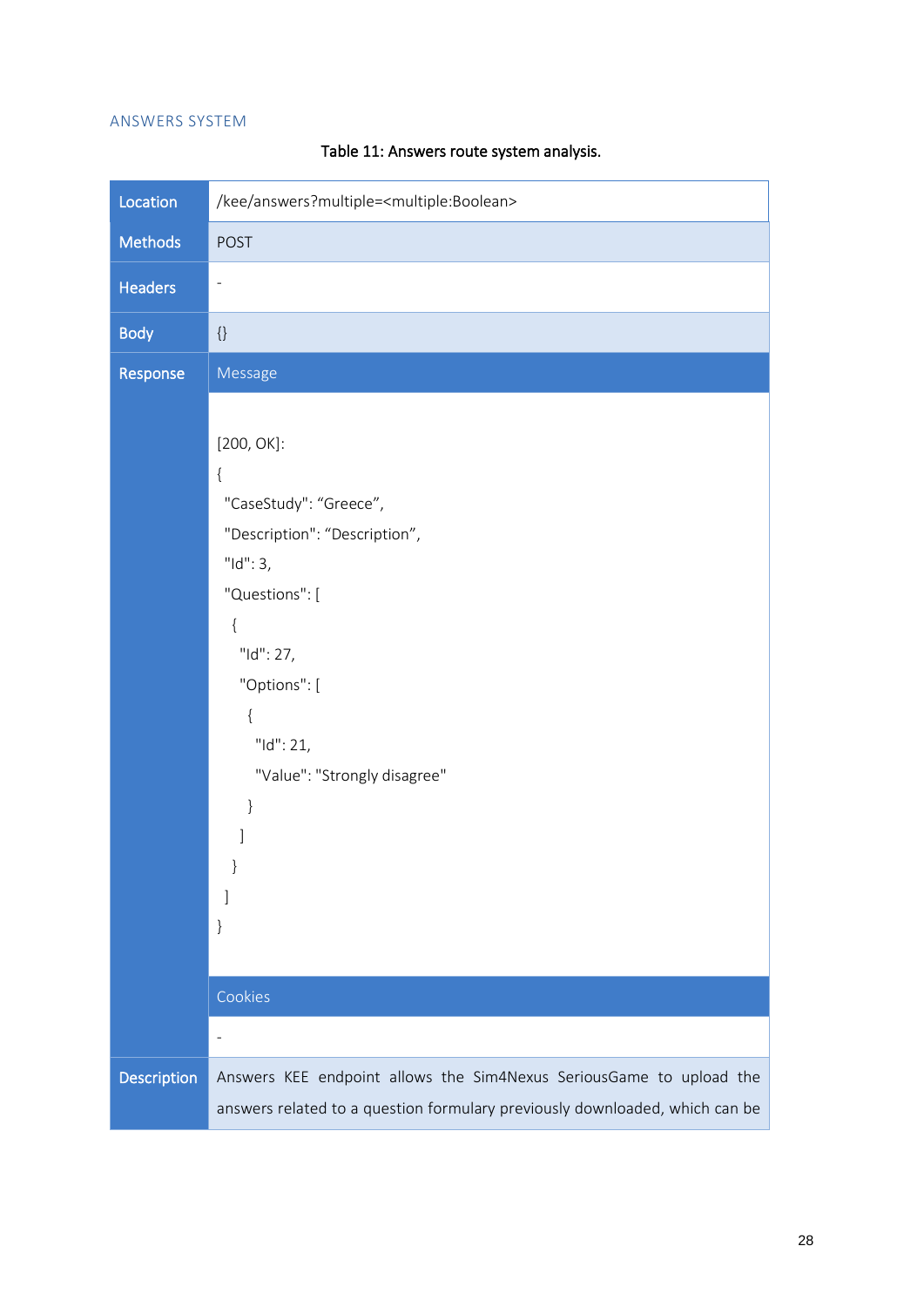done thanks to the "Questions" endpoint. The "multiple" parameter lets the client answer the questions one by one or all at the same time.

#### SG Initialization step

This KEE WS endpoint manages the initialization of an S4N SG session, it is accessed by the UI to obtain the case study, initialize the game (year 2020), initial values for each parameter, load case study data, policy cards, policy objectives, policy goals, nexus health, etc.

| Location       | http://127.0.0.1:5000/kee/wps?service= <service:str>&amp;request=<request:int>&amp;identifier=&lt;<br/>identifier:str&gt;&amp;datainputs=<input:str></input:str></request:int></service:str>                                                                                                         |                                                                                                                                                                                                                |
|----------------|------------------------------------------------------------------------------------------------------------------------------------------------------------------------------------------------------------------------------------------------------------------------------------------------------|----------------------------------------------------------------------------------------------------------------------------------------------------------------------------------------------------------------|
| Params         | Service:<br><b>WPS</b><br>Request:<br>Execute<br>Version:<br>1.0.0<br>Identifier:<br>sim4nexus_initialization_step<br>Datainputs:<br>input={<br>SessionID: 9aba-e880aff102,<br>Scenariold:6,<br>PlayerID:0,<br>Language:en-US,<br>SessionDateTime: 1/1/2020 00:00:00,<br>ReceiveSDMOutputs:1<br>$\}$ | - SessionID: str<br>- Scenariold: int<br>- PlayerID: str (by default is 0, guest)<br>- Language: str<br>- SessionDateTime:<br>Datetime<br>dd/MM/yyyy_hh:mm:ss<br>- ReceiveSDMOutputs: Boolean (1 yes, 0<br>no) |
| <b>Methods</b> | <b>GET</b>                                                                                                                                                                                                                                                                                           |                                                                                                                                                                                                                |
| <b>Headers</b> | Content-Type: application/json                                                                                                                                                                                                                                                                       |                                                                                                                                                                                                                |
| <b>Body</b>    | $\{\}$                                                                                                                                                                                                                                                                                               |                                                                                                                                                                                                                |

#### Table 12: Game Initialization route system analysis.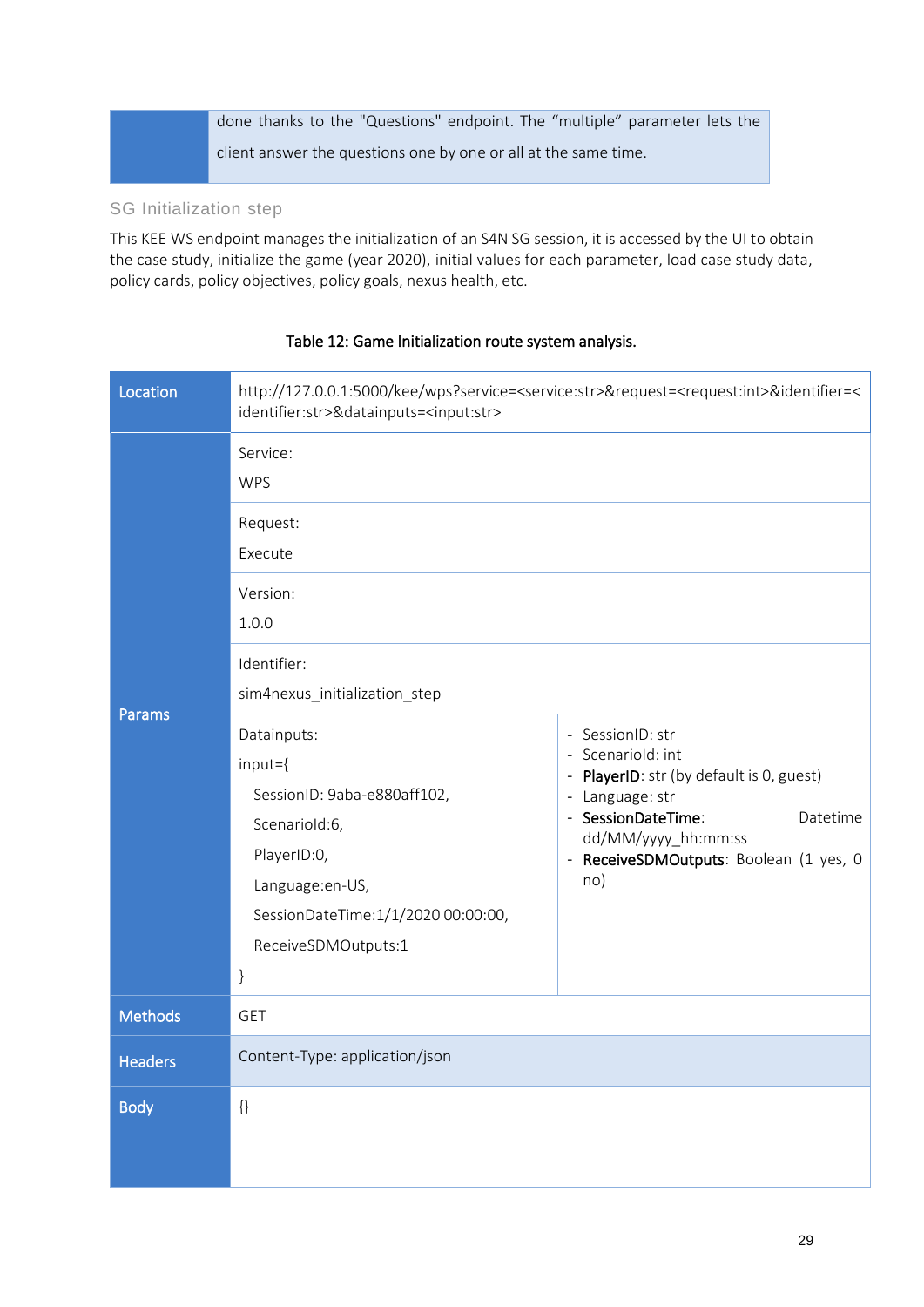#### Message

#### [200, OK]:

#### {

"Budget": 1000,

"CaseStudyName": Object <CaseStudy>,

"CurrentTurnDateTime": "01/01/2020 00:00:00",

"Interventions": [

Object <PolicyCard>

#### ],

"InterventionsHistory": {},

"InterventionsHistoryOrder": {},

"Language": "en-Gb ",

"NexusHealth": {

<nexus>\_formula: "",

<nexus>\_desc: ""

#### Response

 "NexusHealthScore": { <nexus>: 0

#### },

},

 "PlayerID": 0, "PolicyGoals": [

#### ],

"PolicyGoalsScore": {

Object <PolicyGoal>

"pg\_id": 0

},

"PolicyObjectives": [

Object <PolicyObjective>

#### ],

 "Regions": [ Object <Region>

- PolicyCard seen in D4.5, 2.1.1. Game Module, Policy Cards System
- <nexus> references the components:
	- o Water
	- o Energy
	- o Climate
	- o Food
	- o Forest
- PolicyGoal seen in D4.5, 2.1.1. Game Module, Policy Goals System
- PolicyObjective seen in D4.5, 2.1.1. Game Module, Policy Objectives System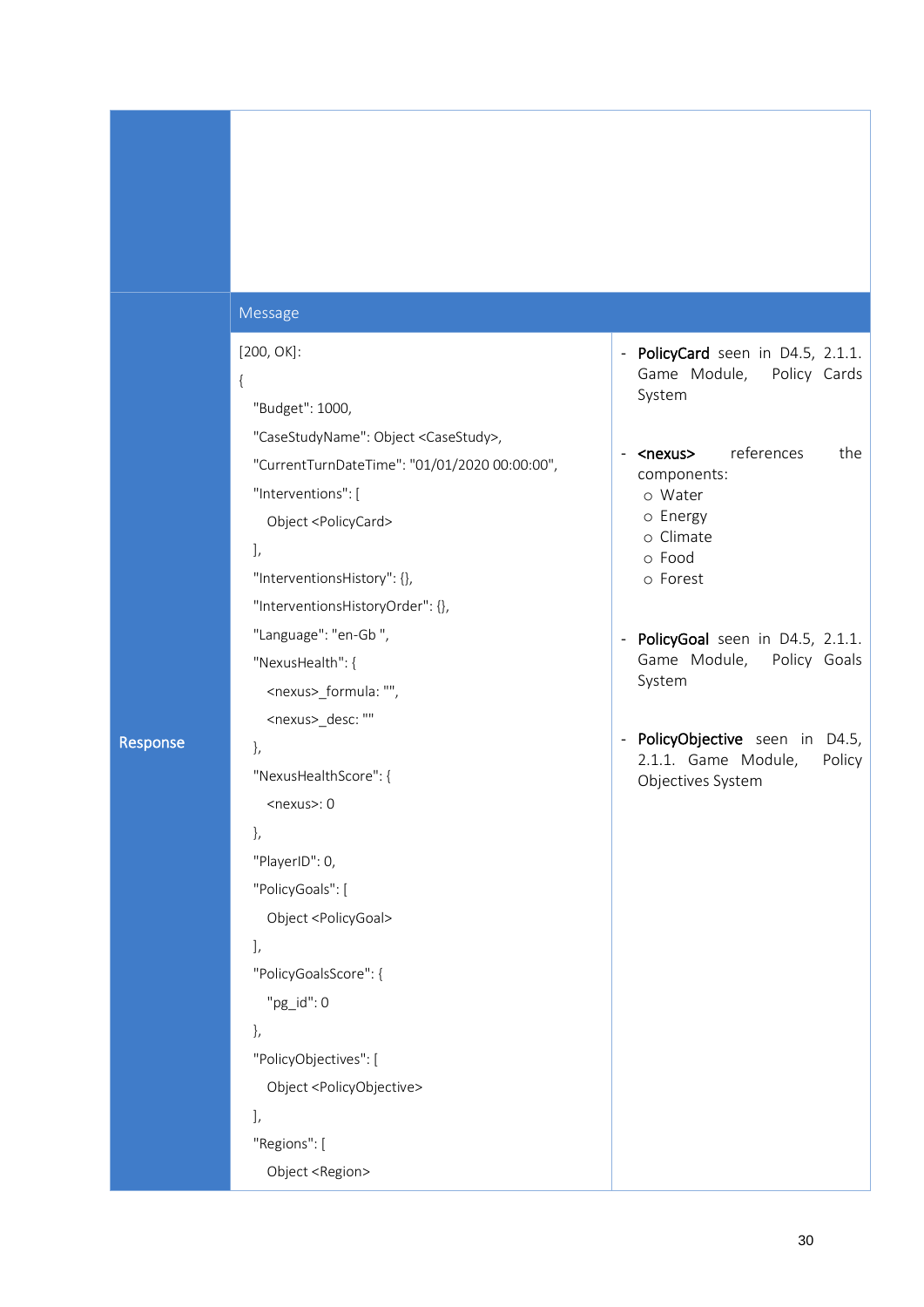|                    | J,<br>"SDMOutputs2020": [[]],<br>"SDMVars": [<br>"Climate_GHGb",<br>$\mathbf{J}$<br>"SessionDateTime": "22/4/2020 13:21:53",<br>"SessionID": "4506-fc4e-a30050d3342e",<br>"SocialAcceptance": 1000,<br>"StateVars": {<br>"Water_wd_Irr": [],<br>},<br>"Stocks": {<br>"Climate_GHGb": [],<br>},<br>"TotalScore": 1.5410385470252457<br>}                                                                                                                                                                                                                                                                   |  |  |
|--------------------|-----------------------------------------------------------------------------------------------------------------------------------------------------------------------------------------------------------------------------------------------------------------------------------------------------------------------------------------------------------------------------------------------------------------------------------------------------------------------------------------------------------------------------------------------------------------------------------------------------------|--|--|
|                    | Cookies                                                                                                                                                                                                                                                                                                                                                                                                                                                                                                                                                                                                   |  |  |
|                    | lang: <en, aze,="" es,=""><br/>gameld: A000x001<br/>access_token_cookie: eyJ0eXAiOiNiJ9. [] B3PgPqdbZtSoBCyBgI</en,>                                                                                                                                                                                                                                                                                                                                                                                                                                                                                      |  |  |
| <b>Description</b> | By sending this GET request, the KEE starts the Game initialization process. This process<br>consists in preparing the CaseStudy context in order to start playing. The main action is to<br>initialize and create the year 2020 context, this one involves the process of loading all the<br>PolicyGoals, PolicyObjectives, PolicyCards, variables and regions for a specific CaseStudy<br>given as a dictionary element "Scenariold" inside URL parameter "datainputs". Once the<br>context is loaded, it is sent to the User Interface (object Response) to interact with it.<br>Referring to cookies: |  |  |
|                    | lang: It is used to keep tracking of the language in which the user wants to see the<br>interface.<br>gameld: Different param as the "sessionId". A SessionId involves a user and a game in a<br>specific time. Meanwhile, a gameld is the reference of a game in the database.<br>access_token_cookie: It is used to retrieve a User that is logged into the application and<br>$\overline{\phantom{a}}$<br>attach the game to it to track their evolution.                                                                                                                                              |  |  |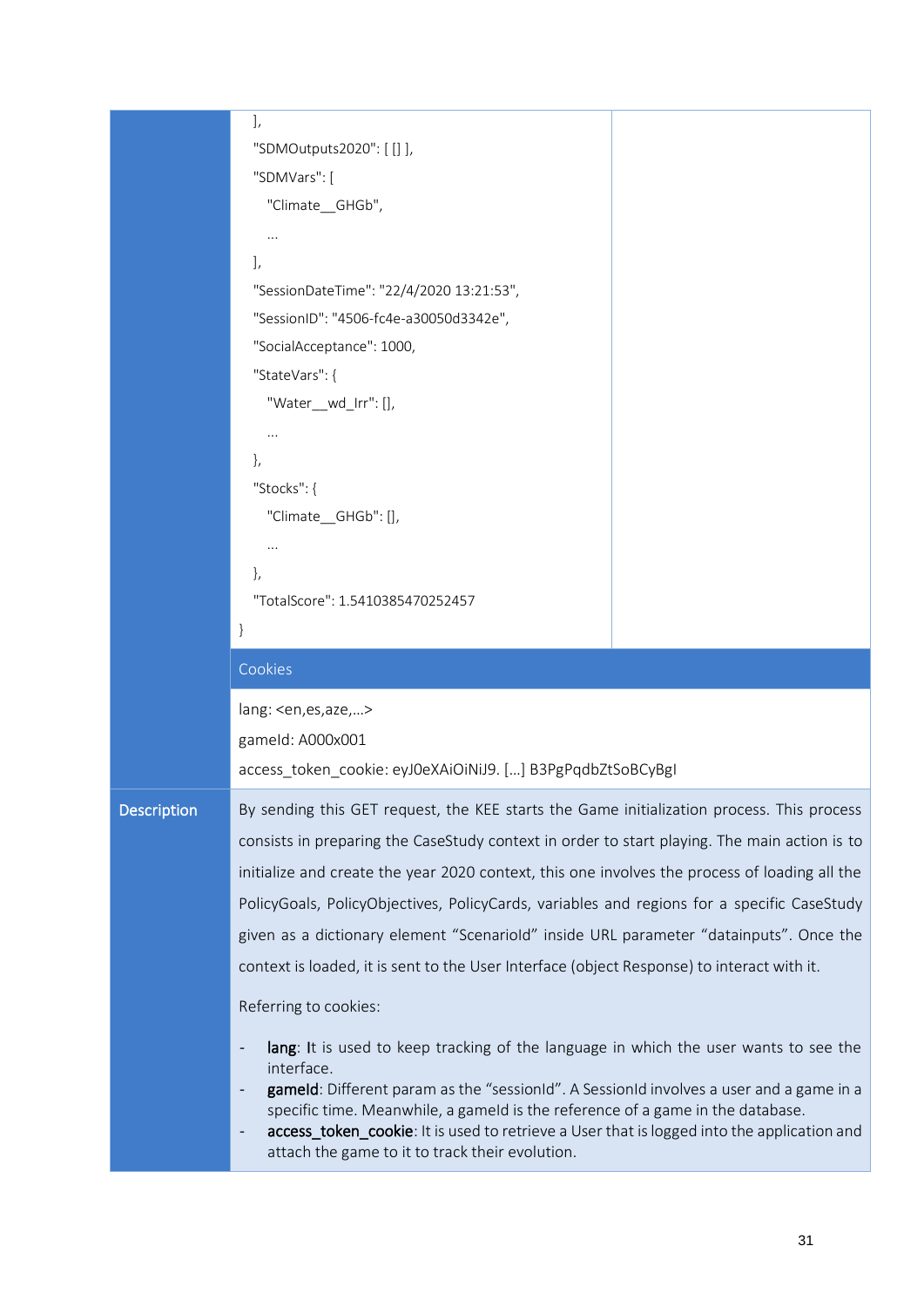### SG Simulation step

This KEE WS endpoint manages the simulation of the S4N SG session turn, it is accessed by the UI to run each time step based on the current Game status and provide the next one.

| Location | http://127.0.0.1:5000/kee/wps?service= <service:str>&amp;request=<request:int>&amp;identifier=&lt;<br/>identifier:str&gt;&amp;datainputs=<input:str></input:str></request:int></service:str>                                                                                                                                                                                                                                                                |                                                                                                                                                                                                                                                                                                                                                                                                                                                                                                                                                                                                                                                                   |  |
|----------|-------------------------------------------------------------------------------------------------------------------------------------------------------------------------------------------------------------------------------------------------------------------------------------------------------------------------------------------------------------------------------------------------------------------------------------------------------------|-------------------------------------------------------------------------------------------------------------------------------------------------------------------------------------------------------------------------------------------------------------------------------------------------------------------------------------------------------------------------------------------------------------------------------------------------------------------------------------------------------------------------------------------------------------------------------------------------------------------------------------------------------------------|--|
| Params   | Service:<br><b>WPS</b><br>Request:<br>Execute<br>Version:<br>1.0.0<br>Identifier:<br>sim4nexus_initialization_step<br>Datainputs:<br>input={<br>SessionID:caf7-4588-9aba-eaff102,<br>Scenariold: 6,<br>PlayerID: 0,<br>Language: en-US,<br>SessionDateTime:1/1/2020 00:00:00,<br>ReceiveSDMOutputs: 1,<br>CurrentTurnNumber: 1,<br>PolicyGoals: [],<br>Budget: 1000,<br>SocialAcceptance: 1000,<br>Interventions: {<br>New: [],<br>History: {},<br>Order:[] | SessionID: str<br>Scenariold: int<br>PlayerID: str (by default is 0, guest)<br>$\overline{\phantom{a}}$<br>Language: str<br>SessionDateTime:<br>Datetime<br>dd/MM/yyyy_hh:mm:ss<br>ReceiveSDMOutputs: Boolean (1 yes, 0<br>$\overline{\phantom{a}}$<br>no)<br>CurrentTurnNumber: int<br>PolicyGoals: [object <policygoal>]<br/><math display="inline">\overline{\phantom{a}}</math><br/>Budget: int<br/>SocialAcceptance: int<br/>Interventions<br/>Stores<br/>objects<br/><math>\pm</math><br/><math display="block">\qquad \qquad \blacksquare</math><br/><policycard>. User can only add<br/>PolicyCards into "New". KEE will handle</policycard></policygoal> |  |
|          | },<br>Stocks: {},<br>StateVars: {}                                                                                                                                                                                                                                                                                                                                                                                                                          | the rest.<br>Stocks: Key-Value structure, stores the<br>$\overline{\phantom{a}}$<br>evolution of Stock variables.                                                                                                                                                                                                                                                                                                                                                                                                                                                                                                                                                 |  |

#### Table 13: Game Simulation route system analysis.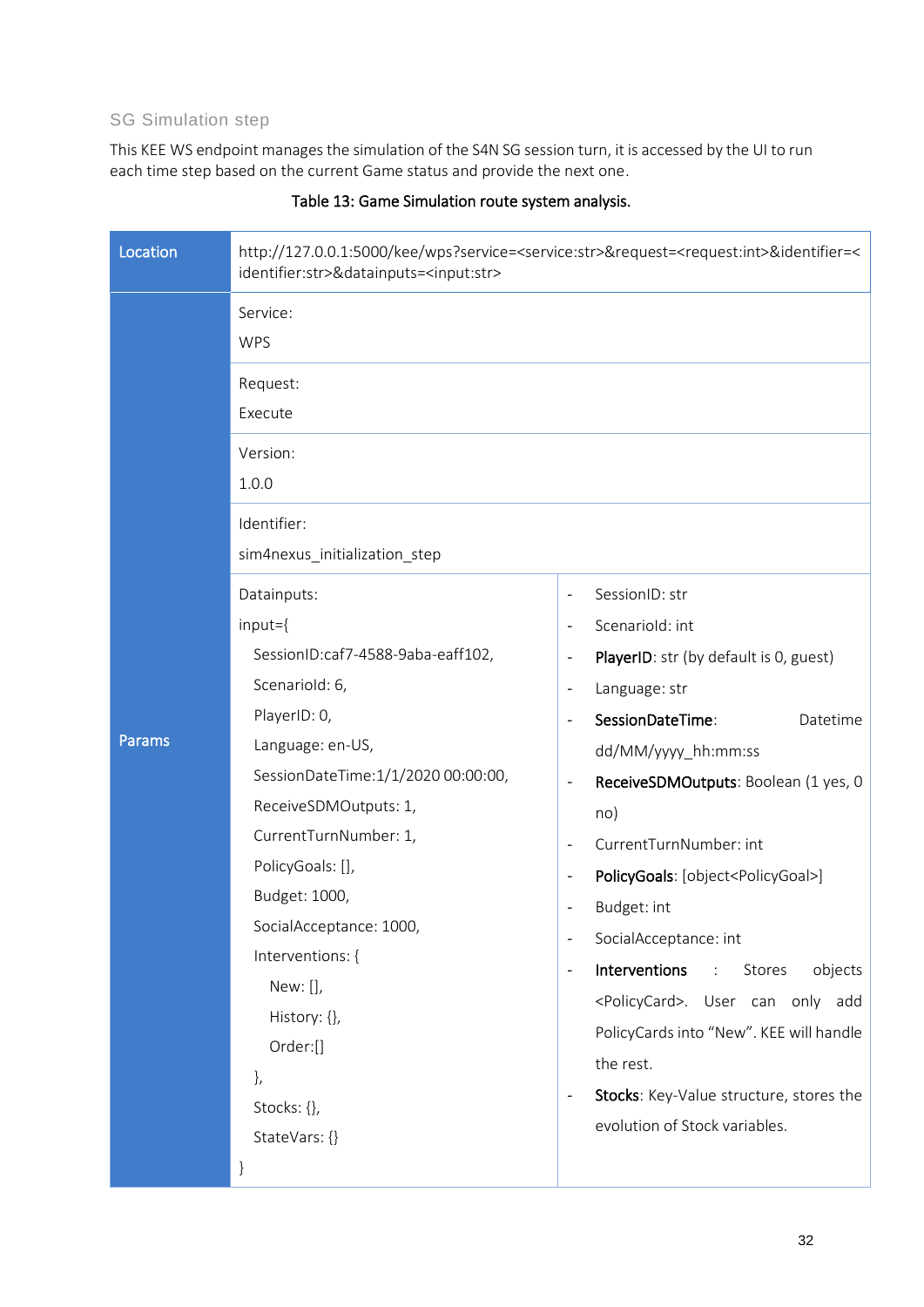|                |                                                                                                                                                                                                                                                                                                                                                                                                                                                                                                                              | $\overline{a}$ |                          |                                                                                                | StateVars: Key-Value structure, stores |     |
|----------------|------------------------------------------------------------------------------------------------------------------------------------------------------------------------------------------------------------------------------------------------------------------------------------------------------------------------------------------------------------------------------------------------------------------------------------------------------------------------------------------------------------------------------|----------------|--------------------------|------------------------------------------------------------------------------------------------|----------------------------------------|-----|
|                |                                                                                                                                                                                                                                                                                                                                                                                                                                                                                                                              |                |                          |                                                                                                | the evolution of StateVars variables.  |     |
| <b>Methods</b> | <b>GET</b>                                                                                                                                                                                                                                                                                                                                                                                                                                                                                                                   |                |                          |                                                                                                |                                        |     |
| Headers        | Content-Type: application/json                                                                                                                                                                                                                                                                                                                                                                                                                                                                                               |                |                          |                                                                                                |                                        |     |
| <b>Body</b>    | $\{\}$                                                                                                                                                                                                                                                                                                                                                                                                                                                                                                                       |                |                          |                                                                                                |                                        |     |
|                |                                                                                                                                                                                                                                                                                                                                                                                                                                                                                                                              |                |                          |                                                                                                |                                        |     |
| Response       | Message<br>$[200, OK]$ :<br>$\{$<br>Budget: 10028000<br>CurrentTurnDateTime: "01/01/2030 00:00:00"<br>CurrentTurnNumber: 2<br>InterventionsHistory: {<br>"PolicyCardID": {<br>"National": [ <year:int>]<br/><math>\}</math><br/>},<br/>InterventionsHistoryOrder: [<br/><math>\{</math><br/>"Id": "2",<br/>"Region": "National",<br/>"Year": 2030<br/><math>\}</math><br/>J,<br/>"NexusHealthScore": {<br/><math>&lt;</math>nexus<math>&gt;</math>: 0<br/>},<br/>"PolicyGoalsScore": {<br/><math>"pg_id":0</math></year:int> |                | $\overline{\phantom{a}}$ | <nexus><br/>components:<br/>o Water<br/>o Energy<br/>o Climate<br/>o Food<br/>o Forest</nexus> | references                             | the |
|                | },<br>"Regions": {<br>Object <region><br/>},<br/>"SDMOutputs2020": [ [] ],<br/>SessionDateTime: "22/4/2020 14:46:40",</region>                                                                                                                                                                                                                                                                                                                                                                                               |                |                          |                                                                                                |                                        |     |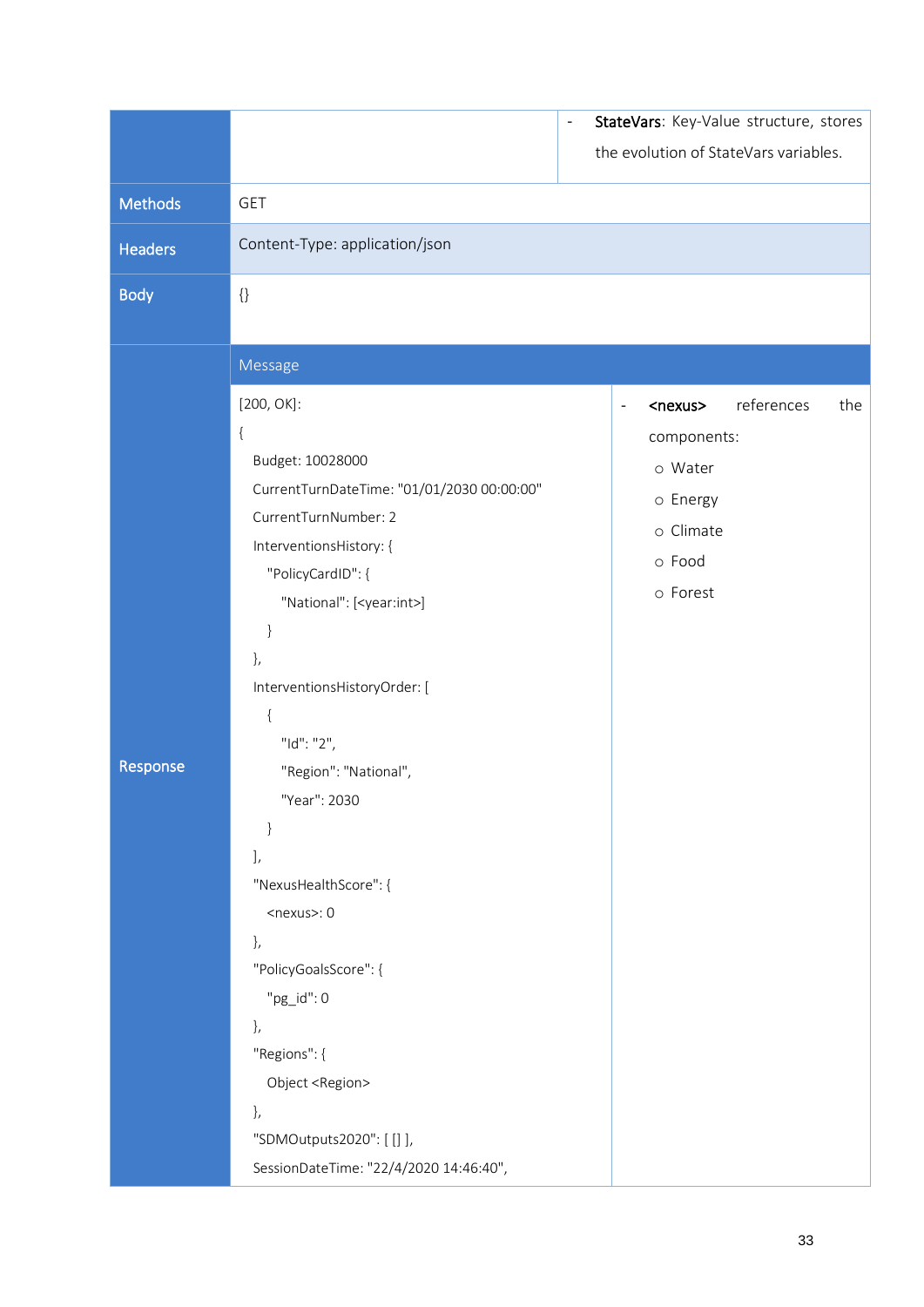|                    | SessionID: "45c2-4900be8f3b39",                                                                                                               |  |
|--------------------|-----------------------------------------------------------------------------------------------------------------------------------------------|--|
|                    | SocialAcceptance: 10028000,                                                                                                                   |  |
|                    | "StateVars": {                                                                                                                                |  |
|                    | "Water_wd_Irr": [],                                                                                                                           |  |
|                    |                                                                                                                                               |  |
|                    | ₿,                                                                                                                                            |  |
|                    | "Stocks": {                                                                                                                                   |  |
|                    | "Climate_GHGb": [],                                                                                                                           |  |
|                    |                                                                                                                                               |  |
|                    | ₿,                                                                                                                                            |  |
|                    | TotalScore: 1.5541678719103018                                                                                                                |  |
|                    | }                                                                                                                                             |  |
|                    | Cookies                                                                                                                                       |  |
|                    | lang: <en,es,aze,></en,es,aze,>                                                                                                               |  |
|                    | gameld: A000x001                                                                                                                              |  |
|                    | access_token_cookie: eyJ0eXAiOiNiJ9. [] B3PgPqdbZtSoBCyBgI                                                                                    |  |
|                    |                                                                                                                                               |  |
|                    |                                                                                                                                               |  |
| <b>Description</b> | As can be seen, the Response for the Game Simulation System is quite similar to the one                                                       |  |
|                    | seen previously for the Game Initialization System. That is because both systems share a                                                      |  |
|                    | trivial similarity. Game Simulation System can be defined as a Game Initialization System                                                     |  |
|                    | which is capable of loading the CaseStudy context only taking the data sent by the User                                                       |  |
|                    | Interface and their local files. Following this definition, this system will take the modified                                                |  |
|                    | context by the User, will interpret it, simulate the variations involved in the next 5 years,                                                 |  |
|                    | and return a new CaseStudy context (object Response) to the User interface. As the game                                                       |  |
|                    | was already initialized, this Response will not be as long as the one seen in the Game                                                        |  |
|                    | Initialization System.                                                                                                                        |  |
|                    | Referring to cookies:                                                                                                                         |  |
|                    | $\qquad \qquad \blacksquare$                                                                                                                  |  |
|                    | lang: It is used to keep tracking of the language in which the user wants to see the<br>interface.                                            |  |
|                    | gameld: Different param as the "sessionId". A SessionId involves a user and a game in a<br>$\overline{\phantom{a}}$                           |  |
|                    | specific time. Meanwhile, a gameld is the reference of a game in the database.<br>$\overline{\phantom{0}}$                                    |  |
|                    | access_token_cookie: It is used to retrieve a User that is logged into the application and<br>attach the game to it to track their evolution. |  |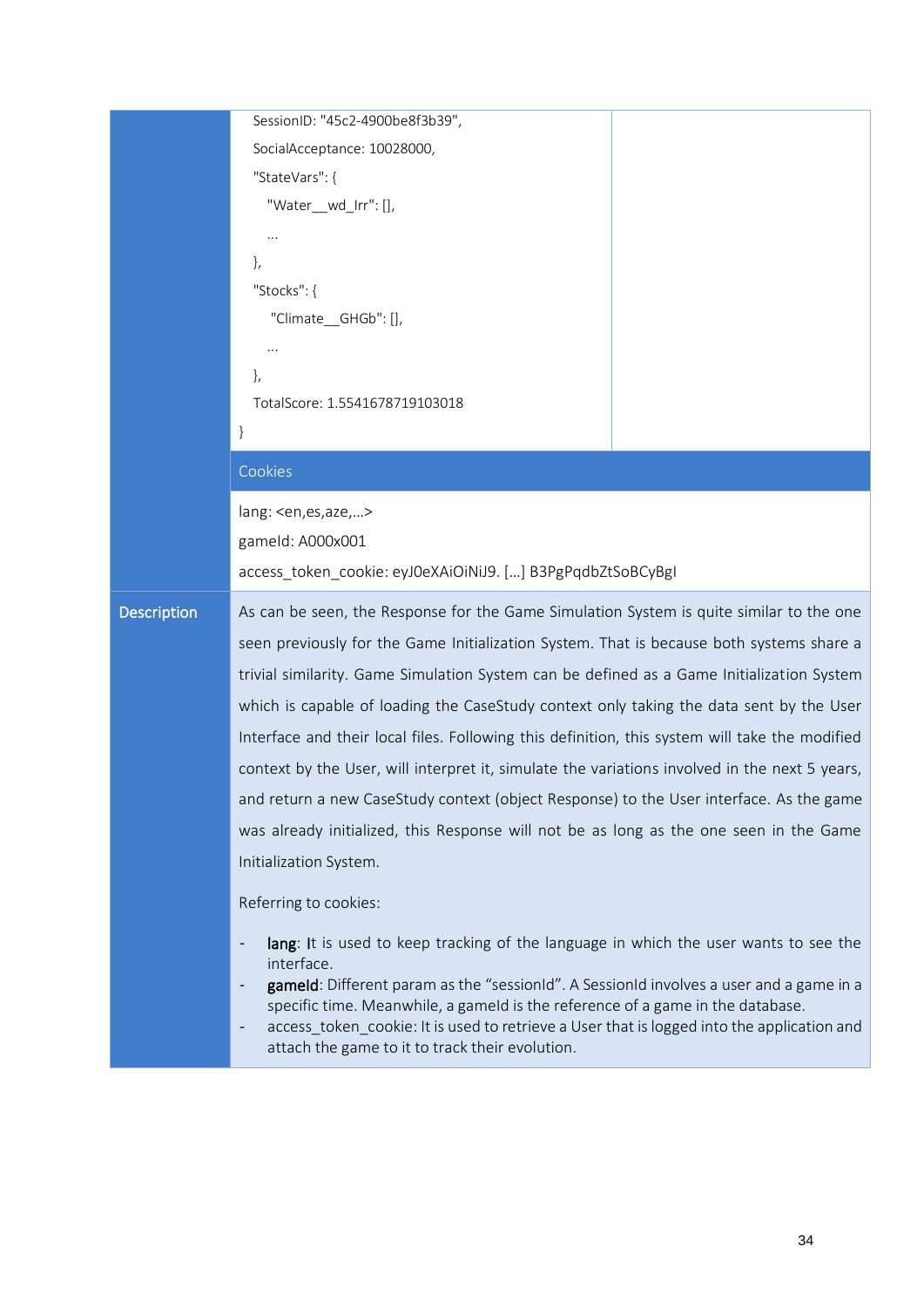### <span id="page-34-0"></span>**4.2.2 Data Access Module**

The Serious Game data are persisted in the S4N databases, defined and implemented under T4.3 'Setting-up the project database and metadata ontology', which are deployed along with the KEE in the S4N servers.

There are two kinds of databases which store the data based on their type, source and utility.

All that information that has to be public and open data is available in the Semantic Repository (SR) and can be accessed via the KEE, the Semantic Repository API or the Naming Convention Tool. For example, the Case Study information, Learning Goals, Policy Cards and Policy Goals are stored in the SR.

On the other hand, other data that don't fill these requirements is persisted in a relational database. Data related to the user's management or results from the analytical engine are stored here.

The Data Access Module acts as a bridge between the KEE and the S4N databases to simplify and isolate the data exchange between them.

Apart from that, it is initially used to fill the databases with the raw information provided by the different Case Studies.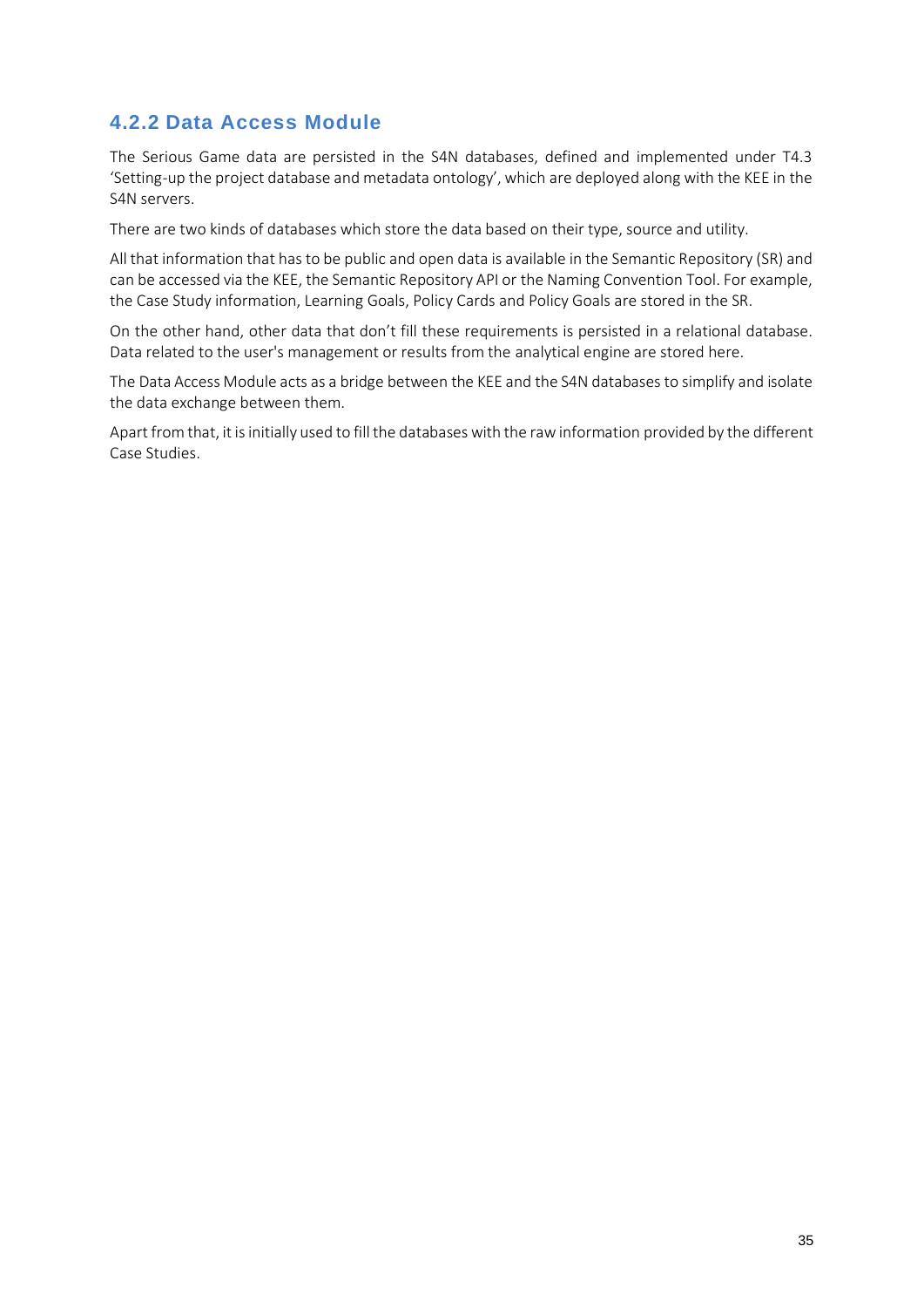#### 4.2.2.1 KEE Data Access Interface

The following UML diagram [\(Figure 5\)](#page-35-0) introduces how the data models work referring to the Sim4Nexus Relational Database.

Starting from the core class of the diagram we get the User class. That class enables the action among the rest of the database models.

Regarding the first relation, Users can interact with questionnaires not only because they provide information about the Questions included among their sections but also because these Questions contain certain Options. These elements will help the User to perform an Answer related to this Question. The generation of these Answers will be through a formulary. Once this formulary is sent or skipped, the User will be inside the general SeriousGame flux.

Introducing SeriousGame flux, the action starts once the User has selected the game region and the game mode (MainPage and GamePage, respectively). At this point, the User is going to fall into the creation of a new Game instance. Regarding this instance, exists and is ready, Users start interacting with Policies as they think it would be the best for their region state. The selection of Policies leaf into UserDecisions over the Game timeline. Every single one of these UserDecisions interacts with the general Game progression by generating a GameStep. The accumulation of GameSteps will carry the game into their ending state (the year 2050).



<span id="page-35-0"></span>Figure 5. Sim4Nexus Relational Database Unified Modelling Language diagram (UML)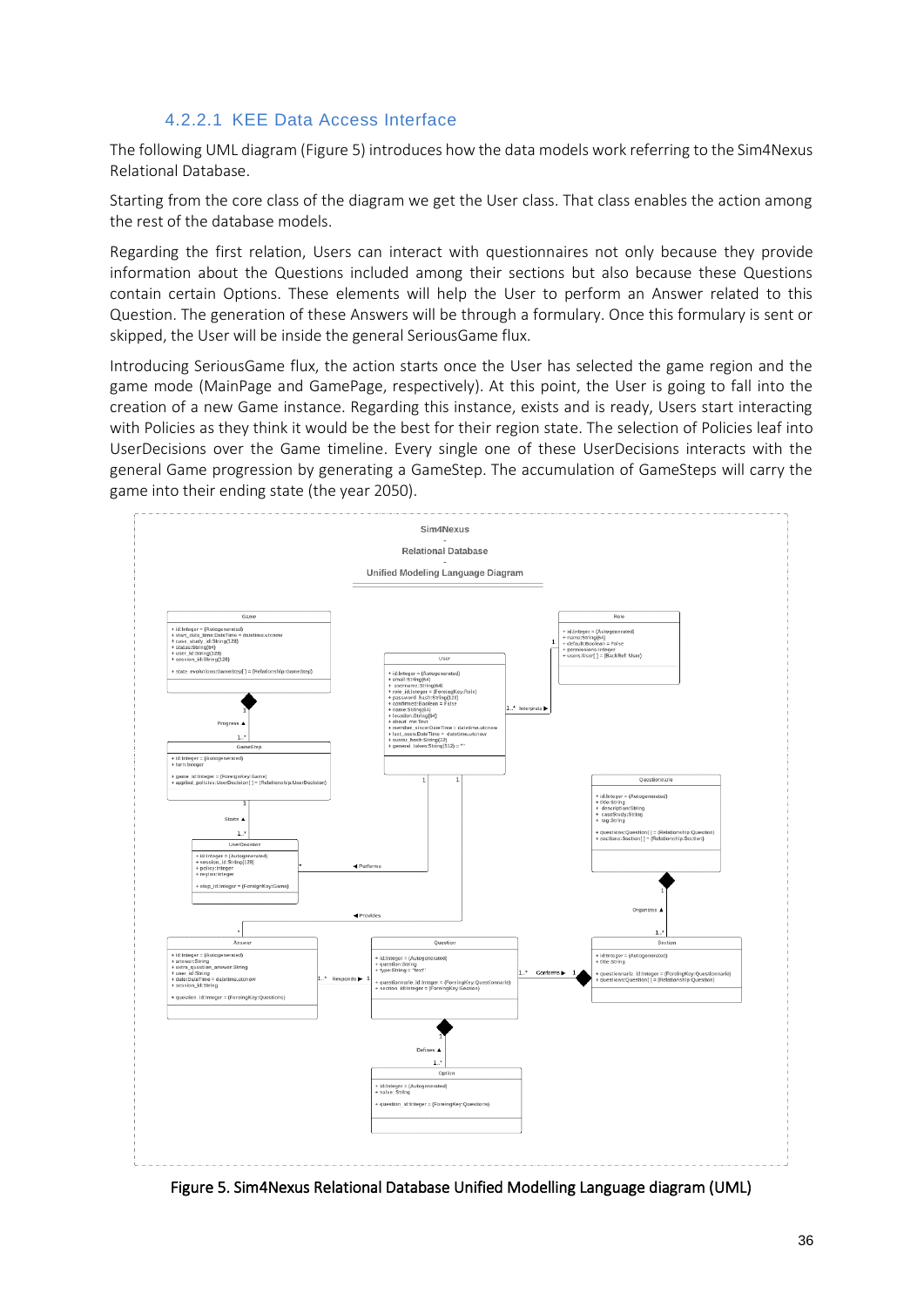| <b>Method</b> | Route                         | <b>Model</b><br><b>DB</b><br>implicated | <b>Data</b><br><b>Source</b>  |
|---------------|-------------------------------|-----------------------------------------|-------------------------------|
| <b>POST</b>   | /kee/register                 | User                                    | Relational<br><b>DB</b>       |
| <b>GET</b>    | /kee/confirm/ <token></token> | User<br>(confirmed)                     | Relational<br>DB              |
| <b>GET</b>    | /kee/login                    | User (session)                          | Relational<br>$\overline{DB}$ |
| <b>GET</b>    | /kee/logout                   | User (session)                          | Relational<br>DB.             |
| <b>POST</b>   | /kee/changeEmail              | User (email)                            | Relational<br><b>DB</b>       |
| <b>GET</b>    | /kee/questions                | Question                                | Relational<br>DB              |
| <b>POST</b>   | /kee/answers                  | Answers                                 | Relational<br>DB              |
| GET/POST      | /kee/policy cards             | PolicyCard                              | Semantic<br>Repository        |
| GET/POST      | /kee/policy_goals             | PolicyGoal                              | Semantic<br>Repository        |
| GET/POST      | /kee/policy_objectives        | PolicyObjective                         | Semantic<br>Repository        |
| GET/POST      | /kee/case_studies             | CaseStudy                               | Semantic<br>Repository        |
| GET/POST      | /kee/learning_goals           | LearningGoal                            | Semantic<br>Repository        |

### Table 12. Database general routes analysis

### 4.2.2.2 Interfacing the KEE through the Semantic Repository

The Knowledge Elicitation Engine is also connected to the Semantic Repository. The connection between these modules is performed through the Data Access Module and the SR REST API, which offers to create and consume information.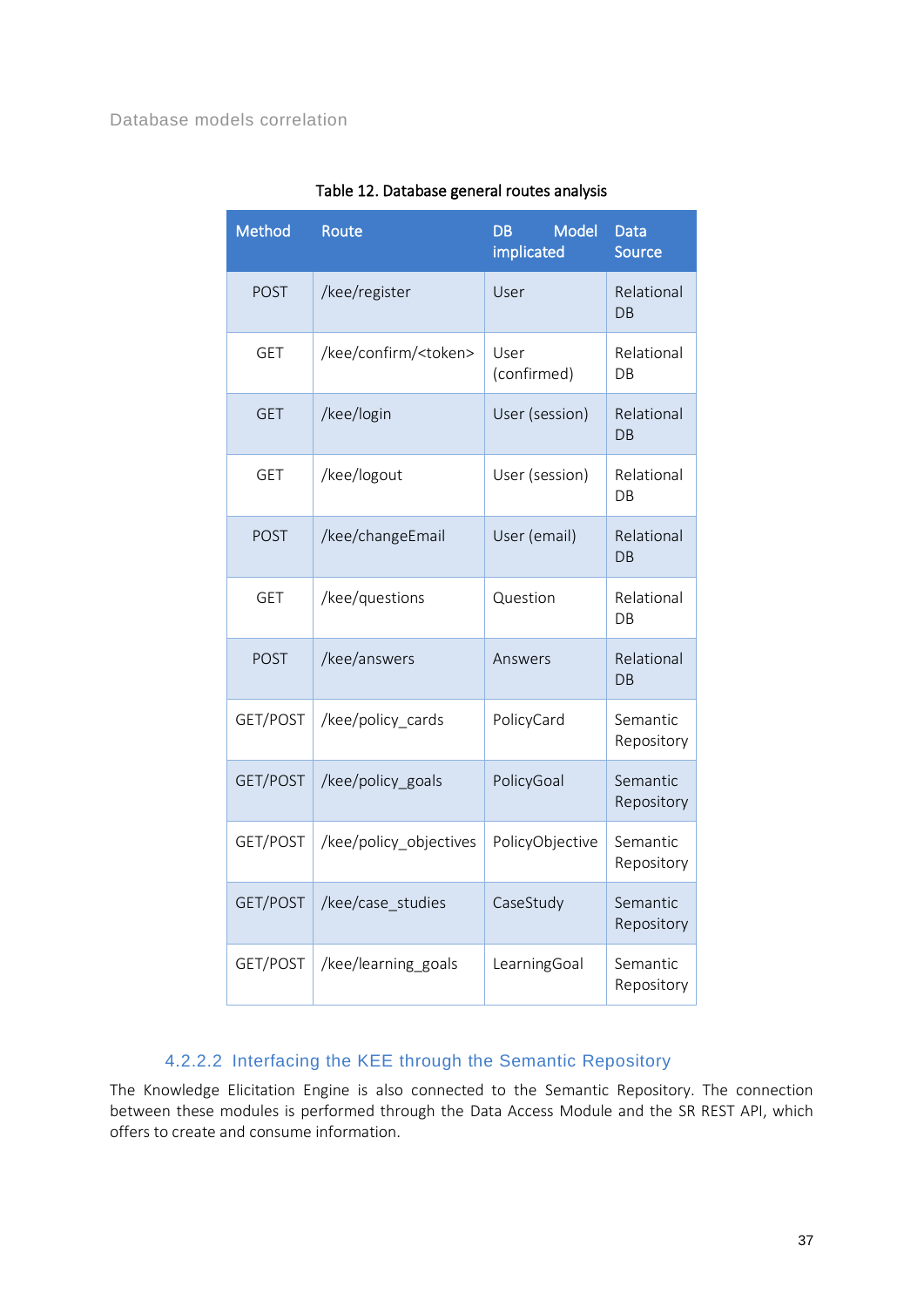The root path of the REST API permit to create entities (instances of the ontology) and query them in order to retrieve required information from a specific class or properties related to a class (see [Table](#page-37-0)  [13\)](#page-37-0).

<span id="page-37-0"></span>

| <b>Http Route</b>        | <b>Operation</b> | <b>Description</b>                                                                 | Request       | Response      | <b>Errors</b> |
|--------------------------|------------------|------------------------------------------------------------------------------------|---------------|---------------|---------------|
| /{:entity}               | <b>GET</b>       | all<br>information<br>Obtain<br>regarding an entity                                |               | <b>JSONLD</b> | 200,<br>401   |
|                          | <b>POST</b>      | Create an entity into the<br>semantic repository                                   | <b>JSONLD</b> | <b>JSONLD</b> | 200,<br>401   |
| /{:entity}               | PUT              | Update the information of<br>certain<br>entity<br>in<br>the<br>semantic repository | <b>JSONLD</b> |               | 200,<br>401   |
| /{:entity}               | <b>DELETE</b>    | Remove an entity for the<br>semantic<br>repository<br>backend.                     |               |               | 204,<br>403   |
| /class/all               | <b>GET</b>       | Get all classes from the<br>semantic Repository                                    |               | <b>JSONLD</b> | 200,<br>401   |
| /class/facet             | <b>GET</b>       | Get all facets from the<br>repository                                              |               | <b>JSONLD</b> | 200,<br>401   |
| /class/{:class}          | <b>GET</b>       | Get all instances for a<br>certain class                                           |               | <b>JSONLD</b> | 200,<br>401   |
| /class/facet/{:facet}    | <b>GET</b>       | Get the instances list of a<br>given facet (property)                              |               | <b>JSONLD</b> | 200,<br>401   |
| /class/{:class}/{:facet} | <b>GET</b>       | Get all facets from the<br>instances of a class                                    |               | <b>JSONLD</b> | 200,<br>401   |

### Table 13. Class REST API

In reference to the data model used to represent the information, the instances have an open data model and for this reason, the REST API cannot bind the information to a specific data model. In case of the ontology classes and facets, the followed data model is represented in the following tables.

#### Table 14. Ontology Class Data Model

| <b>Ontology Class Data Model</b>            |  |  |  |  |
|---------------------------------------------|--|--|--|--|
| Variable Name<br>Description<br><b>Type</b> |  |  |  |  |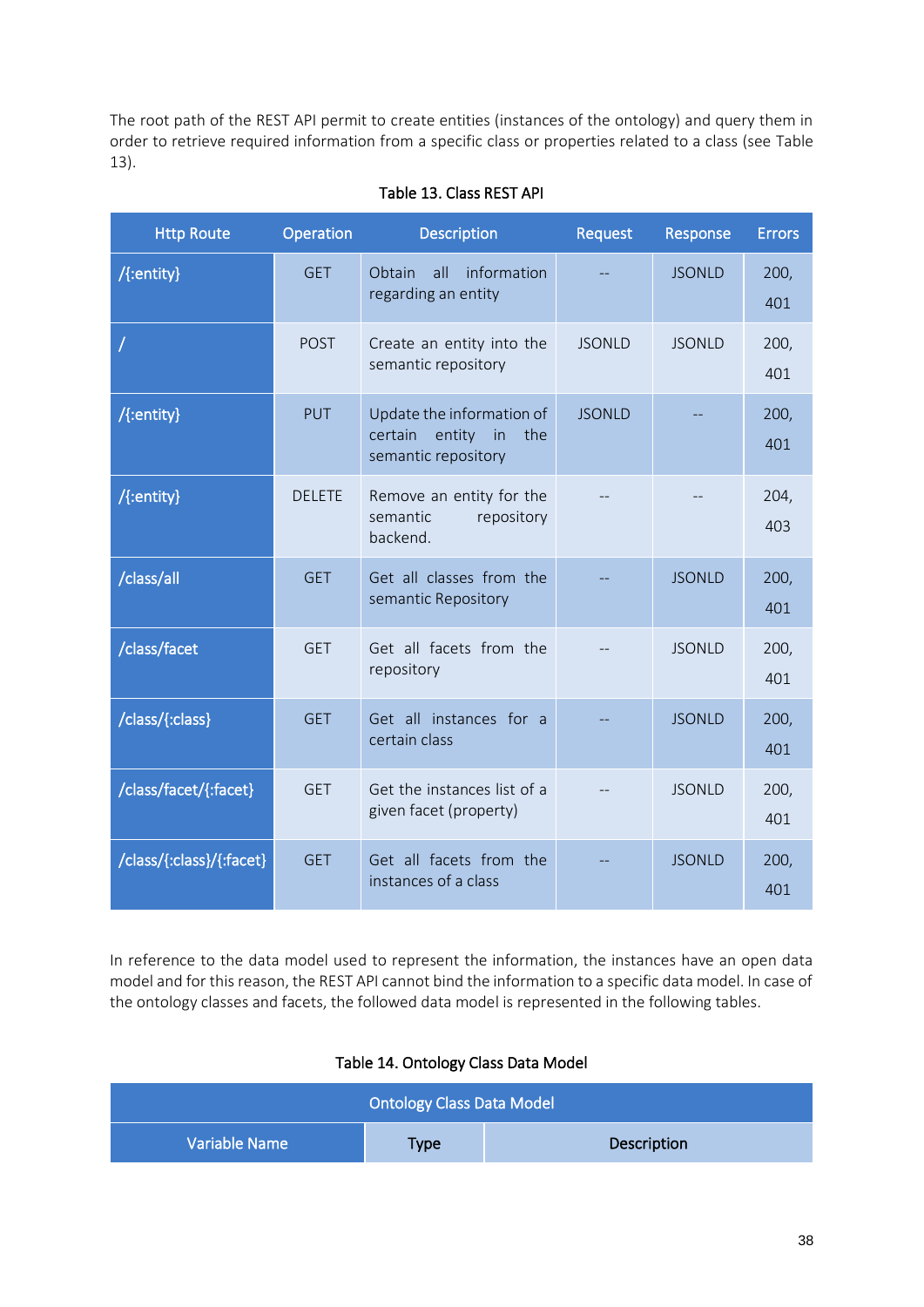| Id             | <b>String</b> | Id of the entity that could correspond to an<br>URI or curie |
|----------------|---------------|--------------------------------------------------------------|
| Uri            | <b>String</b> | Uri of the entity                                            |
| Label          | <b>String</b> | Specific name of the class                                   |
| instancesCount | Integer       | Number of instances the class have                           |
| curie          | string        | Curie of the entity                                          |

### Table 15. Ontology Facets Data Model

| <b>Ontology Class Data Model</b> |               |                                                                                                                                                 |  |
|----------------------------------|---------------|-------------------------------------------------------------------------------------------------------------------------------------------------|--|
| <b>Variable Name</b>             | <b>Type</b>   | Description                                                                                                                                     |  |
| Id                               | <b>String</b> | Id of the property that could correspond to an<br>URI or curie                                                                                  |  |
| Uri                              | <b>String</b> | URI of the property                                                                                                                             |  |
| Label                            | <b>String</b> | Name of the property                                                                                                                            |  |
| Range                            | <b>String</b> | Range values of the property that could be<br>object (if corresponds to an object property) or<br>data type (if corresponds to a data property) |  |
| Context                          | <b>String</b> | Context of the property (URI root)                                                                                                              |  |
| instances                        | Integer       | Number of instances that uses the property                                                                                                      |  |
| <b>Timeused</b>                  | Integer       | Number of uses of the property                                                                                                                  |  |

The error codes that have been used in the REST API is showed in [Table 16.](#page-38-0)

|  |  |  |  |  | Table 16. Error codes used in the Semantic Repository |
|--|--|--|--|--|-------------------------------------------------------|
|--|--|--|--|--|-------------------------------------------------------|

<span id="page-38-0"></span>

| <b>REST API Error Codes</b> |            |                                                                                                      |  |  |
|-----------------------------|------------|------------------------------------------------------------------------------------------------------|--|--|
| <b>Error Code</b>           | Name       | <b>Description</b>                                                                                   |  |  |
| 200                         | OK         | The request has succeeded. The information<br>returned is the expected ones according to<br>the API. |  |  |
| 204                         | No Content | The server has fulfilled the request but does<br>not need to return an entity-body.                  |  |  |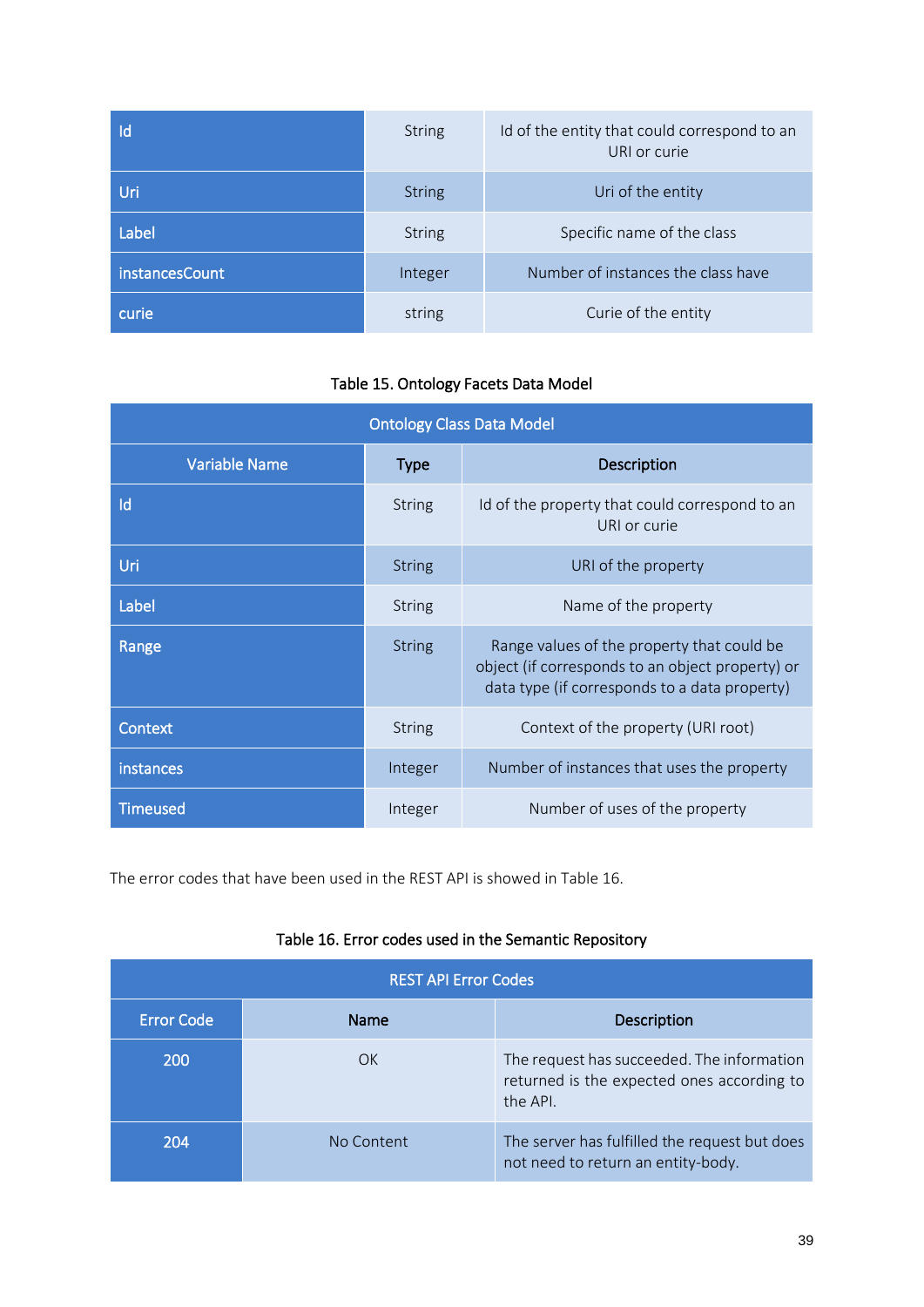| 401 | Unauthorised | The request requires user authentication.                                        |
|-----|--------------|----------------------------------------------------------------------------------|
| 403 | Forbidden    | The request was a legal request, but the<br>server is refusing to respond to it. |

## <span id="page-39-0"></span>**4.2.3 SDM Engine**

This section of the document details how the SDMs, implemented in WP3, are mixed with the policies, implemented in WP2, to enrich their functionalities and how are finally integrated to the KEE to simulate the game flow through the SDM Engine.

In WP3, the SDMs are built using a complex and specific modelling software, called Stella, which is able to represent the models in a readable format where, basically, all data and equations are listed in a logic way.

Due to its format, it cannot be directly executed by the KEE, thus it has to be previously translated to Python and integrated to the game architecture through the SDM Engine, which will manage their translation and execution.

In the translation process, the engine takes as inputs the base SDM (implemented in Stella software), the Policy Cards (stored in the SR) and other Case Study specific metadata and builds a complex logic structure for each CS that enables the corresponding simulation of each Game turn, including the selected policies (user's decisions), which modify the SDM behaviour and consequently the Game status.

This process is managed by the 'Conversion script' which define and automatic flow that goes through different steps, each one in charge of a specific task in the translation logic:

- 1. Variable names are translated to Python nomenclature.
- 2. Constant data is extracted and loaded into a specific and isolated data structure.
- 3. Time series data is extracted and loaded into a specific and isolated data structure.
- 4. Equations are extracted and loaded into a specific and isolated structure.
- 5. Initial stocks are extracted and loaded into a specific and isolated data structure.
- 6. Based on the previous data structures, the Python SDM is defined.
- 7. Policies are included in the SDM code.
- 8. The Python SDM is executed from the first year till 2050 to check its correctness.
	- a. The outputs are validated monthly against a validation data set.
- 9. The Python SDM is executed in chunks of 5 years from 2020 till 2050 to check its correctness. a. The outputs are validated monthly against a validation data set.

[Figure 6](#page-40-0) shows the flow of steps 1 to 7 in relation to the conversion process. This process is carried out in two parts. The Baseline Python Model is the model that reflects that which was created in STELLA. This model is executed from the first year till 2050 whereby the Python model outputs are validated against the STELLA outputs. Once validated the Policy Builder process is implemented to incorporate the Policy Card information to ready the Python model for use within the SG. The model is then executed again though this time in 5-year intervals from it's initiation date to 2050 to and validated again against the STELLA model outputs. Finally, when this process is successfully finished, the Python SDM is added to the SDM Engine to support a new Case Study and any request of execution from the KEE is redirected to this environment.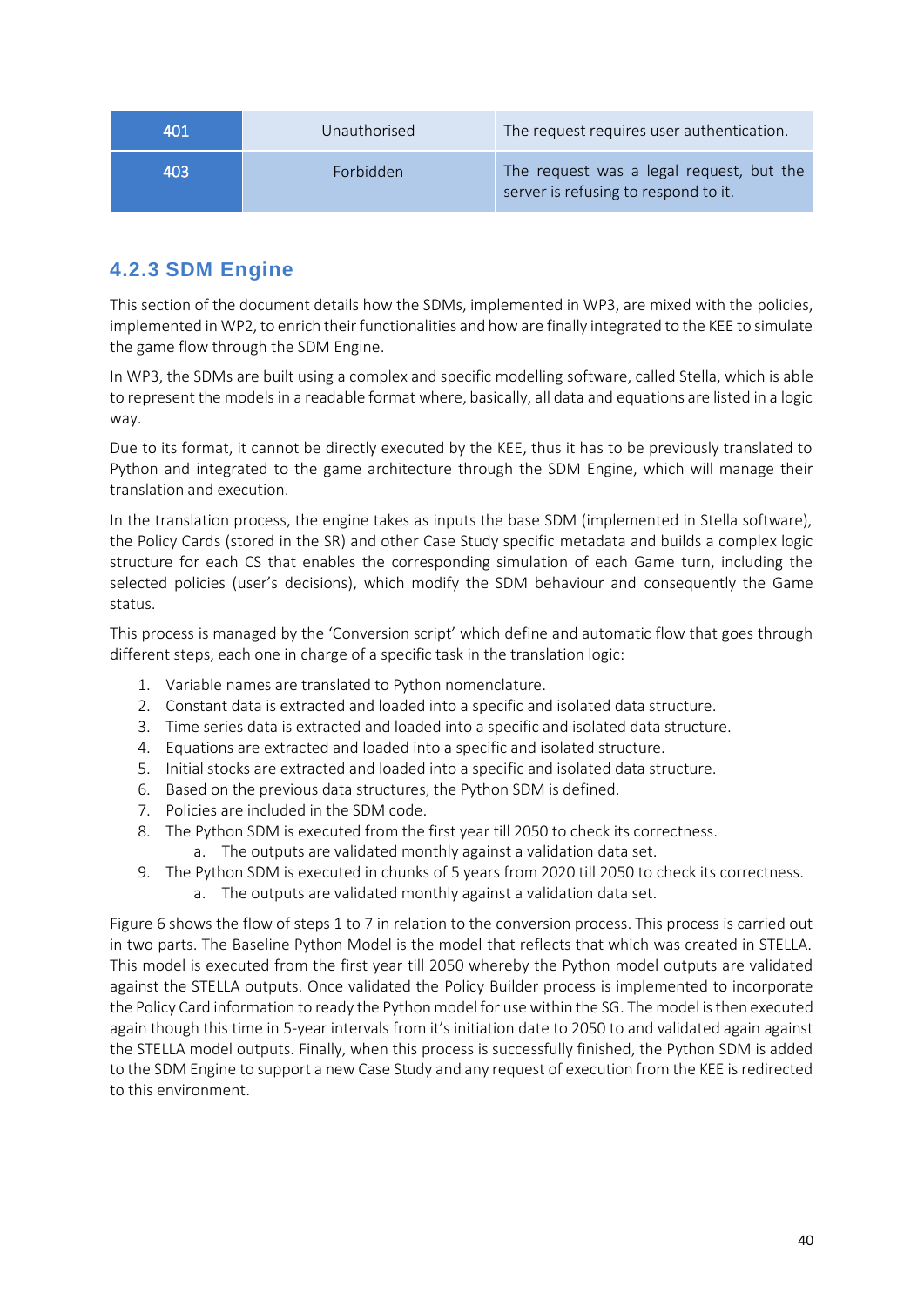

#### Figure 6. SDM conversion process flow chart

<span id="page-40-0"></span>During a SG session, when the Game is initialized, the initialization step is executed and the initial stocks and policies are loaded to simulate (through the SDM Engine) the year 2020 (game starting point). During the rest of the SG session, the simulation step is used to compute the following turns, where the previous game status and the current user's decisions (selected policies) are sent through the UI request to the KEE and the SDM Engine uses them as inputs to obtain the next turn values, which are sent back to the UI to be presented to the player.